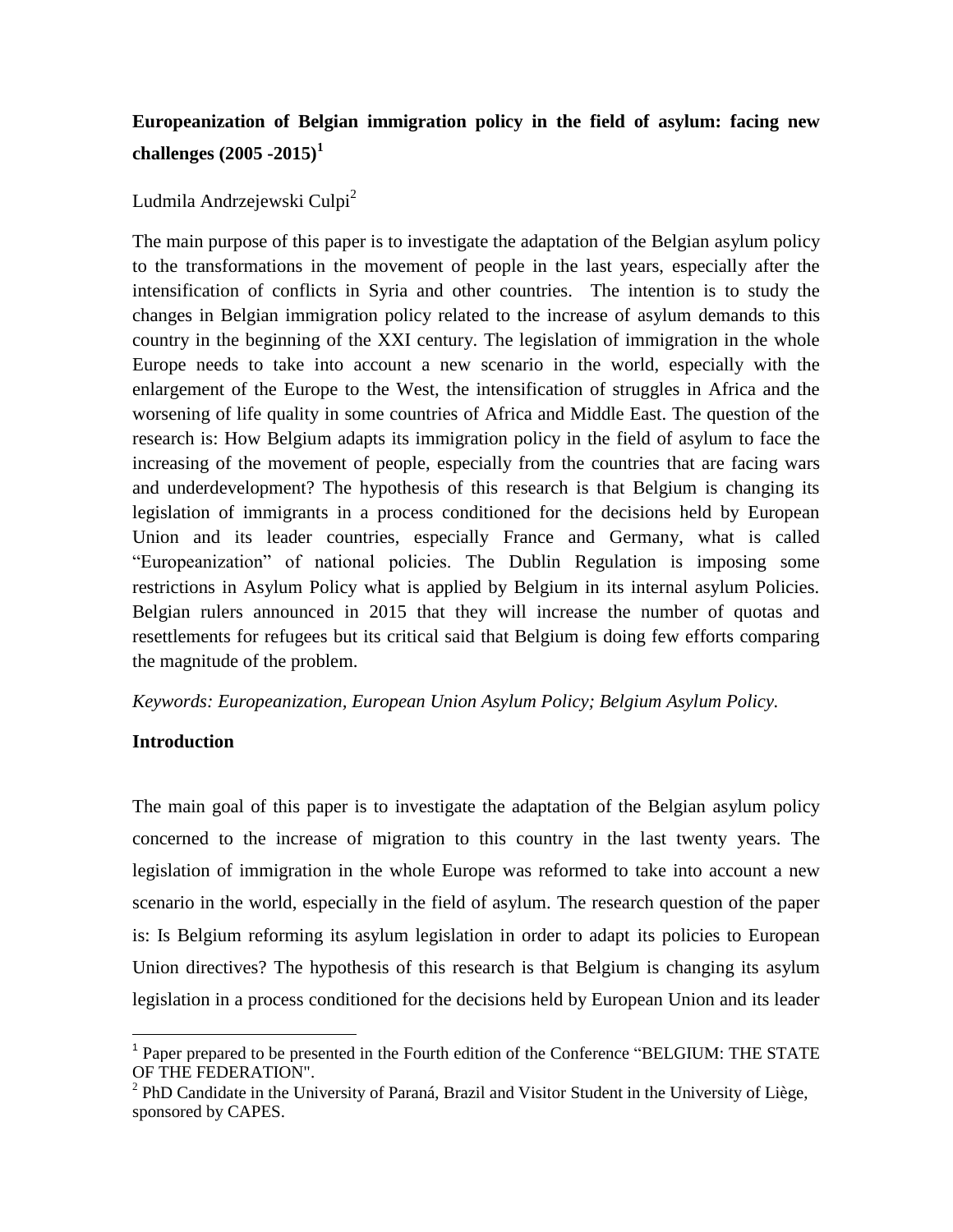countries, what is called "Europeanization" of national policies, which re becoming more restrictive, reducing the number of refugees being accepted in the country comparing other European Countries.

What it is seen in Belgium is a separation of two categories of immigrants: one related to the European Community countries and other formed from the people who come from the under development countries which have the French as first language and are not European States. The first group enjoys a lot of rights consolidated. The second group can be separated in two different categories: the ones who are welcome because of their skills and the ones who face some difficulties to be accepted. This a phenomenon called "selective immigration", which consists in attract high skill professionals like engineers and avoid the immigrants with no formation, that don't adjust themselves in the needs of the country. The second category is receiving less protection and face legal discriminations and some difficulties to be accepted in cultural dimension and to be integrated in the society and in the labor market of Belgium, which is the case of asylum seekers.

The theoretical framework of this paper is the conception of "Europeanization", which is seen as a paradigm such as different theories in Political Science field. The methodology established for this paper is the documents analysis of Belgian authorities and European Union related to the immigration and asylum and the statistics of asylum flux in Belgium.

The work is organized in four sections. The first one is theoretical and will present the assumptions of Europeanization's theories. The second section presents the reforms in the immigration and asylum policy in Belgium in the last ten years, to prove that this transformation is related to the modifications in the movement of migration. The third section discusses the immigration and asylum policy of European Union in the last ten years to understand how is the treatment of the European Union to citizens of third countries, especially asylum seekers. The fourth and last part of the article compare the European Union legislations and the decisions of Migration Policy in Belgium between 2005 to 2015 to verify if there is a correspondence of policies to confirm the Europeanization in Belgian migration policy.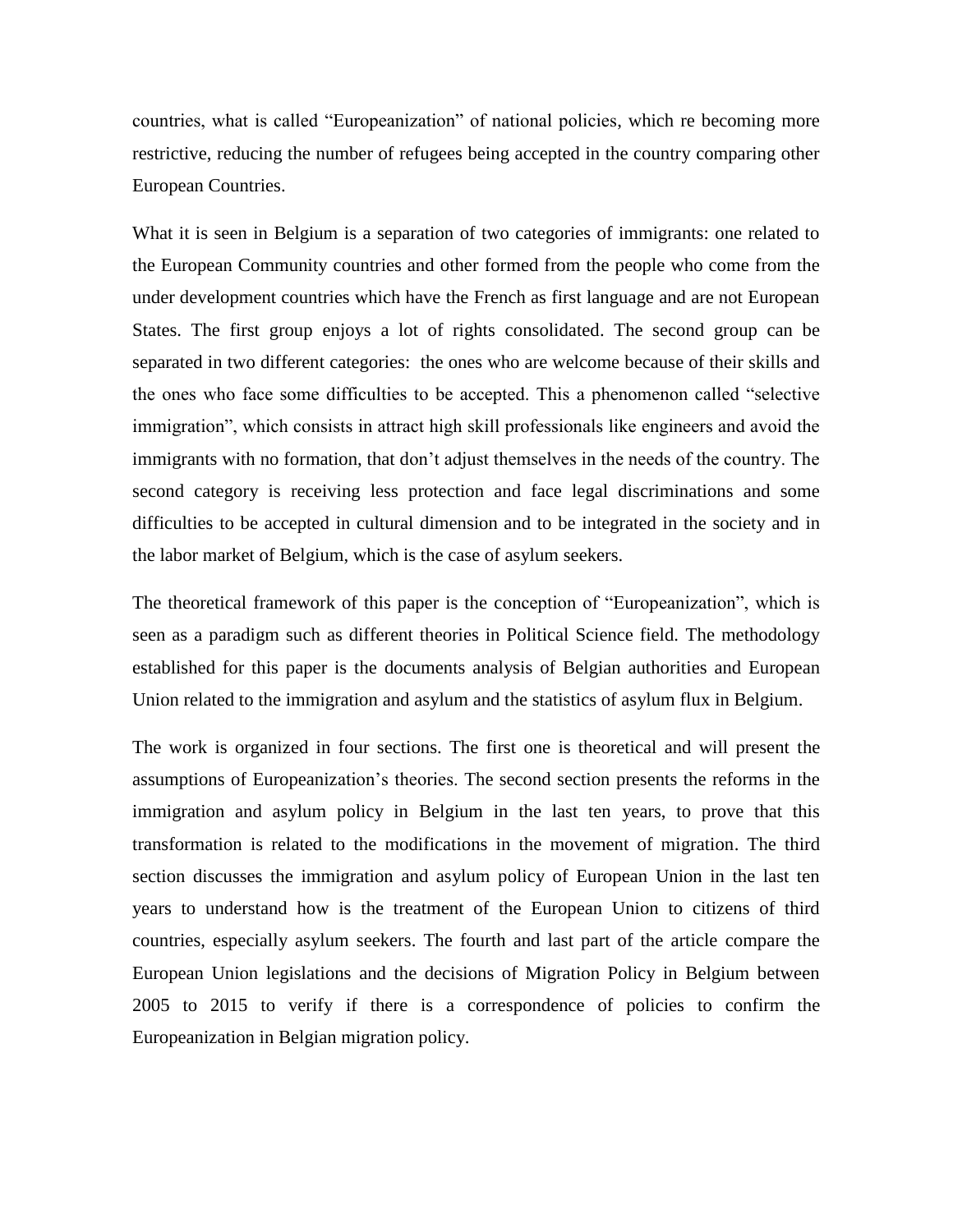#### **Europeanization, Policy Diffusion Theory and Migration and Asylum Policy**

In the 90s the concept of Europeanization begins to be used to describe a new agenda of topics in the change of the national political systems that is related to the expansion of the European Regional Integrational Process<sup>3</sup>. The first studies of Europeanization were focused on the influence of the communitarian policies to the domestic level, in other words, to understand which are the consequences of the development of the supranational European system in the national level  $4$  Initially, the European integration was seen as the dependent variable and the activities of the States were the independent variable. In the last ten years the variable were inverted and now the changes in the policies of the States are explained by the regional integration, which became the independent variable.<sup>5</sup>

This research area came from the liberal intergovernamentalism based on the domestic sources of the European policies. In the other hand, functionalist and neofunctionalist theories show the European Union as a new center of power and with more importance than the States, and didn't study the diffusion of European policies in the national level, like the Europeanization theory does. Many works were made showing the change to a domestic analysis and an investigation of the effects of the European Union in national policies.<sup>6</sup> This works had the emphasis in the modifications of the national social organization promoted by the participation in the European Union.

The logic of Europeanization changed the research of the national policies. As a result of the development of the regional integration process, the national deputies discover the need to adjust themselves to the new political game. There is another explanation for these phenomena that is the idea that EU is becoming more competent in some political areas,

 $\ddot{\phantom{a}}$ 

<sup>3</sup> GRAZIANO and VINK, *Europeanization*: New Research Agendas, Palgrave, New York, 2007.

 $4$  DUEZ (D.), « L`Europeanisation au prisme de la science politique: un noveau regard sur

l'Europe», in DUEZ (D.) ; PAYE (O.) ; VERDURE (C.), *L`Europeanisation: Sciences Humaine et noveaux enjeux.* Bruyllant, Bruxelles, 2014, p. 26.

 $<sup>5</sup>$  Ibidem p. 28</sup>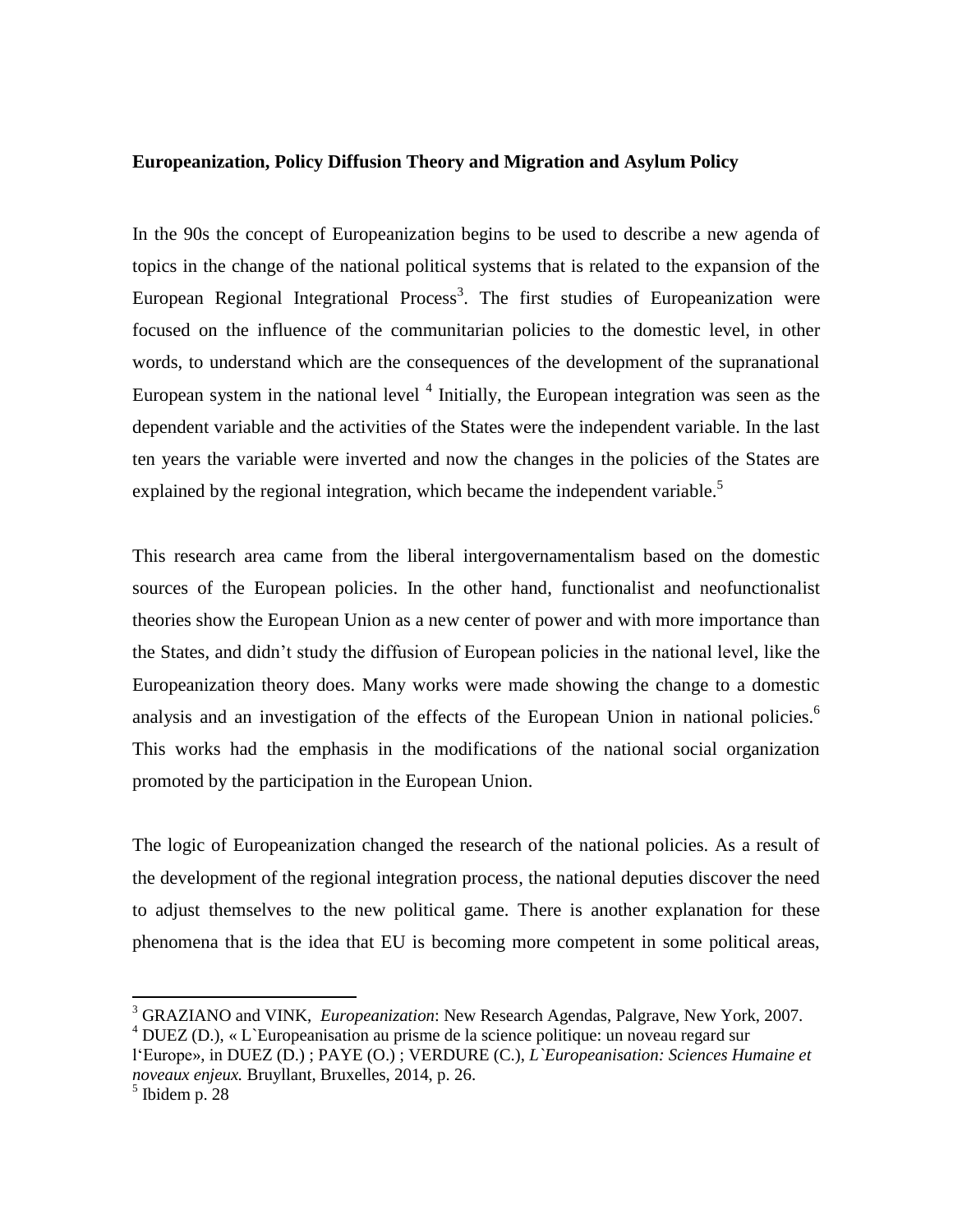like the immigration and asylum policy. It is important for this approach to understand the changes of the national policies that result from the pressure of the European Union.<sup>7</sup>

Duez defines Europeanization as "the domestic adaptation to European regional integration". <sup>8</sup>The concept appears, according to Duez in the 90s with the publication of a paper from Robert Ladrech, named "Europeanization of the Domestic Policies and Institutions: the case of France". The concept was used in a lot of papers in a generically way to describe the process of dissemination of norms, ideas, identities and behaviors that occurred inside the borders of the European Union. Since 2005 its seen an increasing of works using the notion of Europeanization. In 2008, 111 paper of that topic were published.  $9$ It is important to stress that globalization and Europeanization are interpreted as interactive phenome. The main concern of the studies on Europeanization is how to distinguish European changes in domestic policies from global effect. <sup>10</sup>

Regarding the case of immigration using the words of Ette and Faist, "immigration policy is a particularly interesting field for the study of Europeanization because it concerns the member state's sovereign discretion over the entry and residence of noncitizens in its territory"<sup>11</sup>, which is historically a competence of the state. The idea of harmonization of policy of migration appears as one of the purpose of the European Union, which have the objective to control the borders of Europe and avoid problems with excessive flux of migrants. The coordination of migration policy is seen as a difficult one, because is related to internal security and national defense, what is called "securitization of migration and asylum policy".

*<sup>7</sup> Ibidem.* 

*<sup>8</sup> Ibidem, p. 8* 

*<sup>9</sup> Ibidem, p. 22-23*.

<sup>&</sup>lt;sup>10</sup>MANNIN (M.), «Europeanization and European Politics», in BRETHERTON (C.) and MANNIN, (M.), *The Europeanization of European Politics*, Palgrave Macmilan, New York, 2013.

<sup>&</sup>lt;sup>11</sup> ETTE (A.) and FAIST (T.), «The Europeanization of National Policies and Politics of Immigration: Research, Questions and Concepts" » in ETTE (A.) and FAIST (T.), eds. *The Europeanization of National Policies and Politics of Immigration. Between Autonomy and the European Union*. Migration, minorities and citizenship. London, Palgrave Macmillan, 2007, p.2.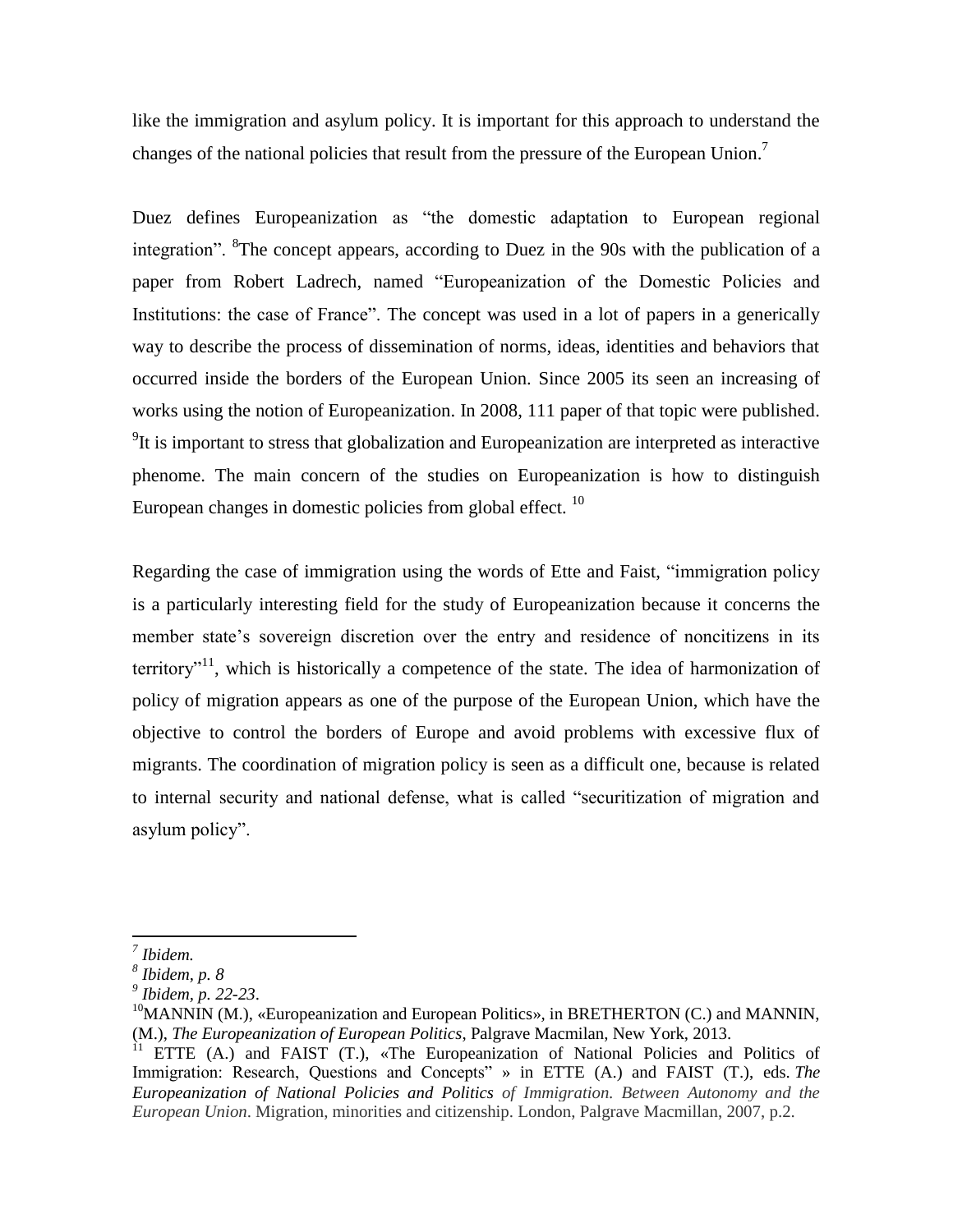In the framework of Europeanization there is a conception that the decisions of European Union can legitimize ideas and discourses of national actors, what can facilitate the process of domestic policy change. We assume that the transformation in Belgium's Asylum Policy is related to the legitimate earned by the changes in the European Union Migration and Asylum Policy.

There are two types of Europeanization, "vertical uploading", which represent that the national preferences can influence the European legislation and "vertical downloading", when the European decisions are transmitted to national legislations.<sup>12</sup> In this paper we are interested in the second kind of Europeanization, the vertical downloading.

Radaelli verify three types of mechanisms in which Europeanization can be manifested: i) presence of a model in Europe, which sometimes is linked to coercive pressures for changing in some areas; ii) negative integration, which refers to the cases when there is no previously model; iii) and soft framing, which is related to some patters of reference to domestic policy-makers in an issue with relative absence of EU regulations. The first two types emphasize the constraints on policy-makers imposed by the Europeanization. In the other hand, the soft framing mechanism explains the Europeanization as an instrument for the national policy-makers to overcome some institutional constraints, which seems to be the case of migration and asylum policy. $^{13}$ 

Regarding the methodology applied to verify Europeanization, Mannin defends that the use of comparative method is appropriate in considering the phenomenon. The categories of reaction which will be used to understand the process in the paper proposed by Mannin<sup>14</sup>: i) inertia, when there is evidence of little change in national policies and politics about the subject; ii) absorption, in which there is a little degree of adaptation in domestic level; iii)

<sup>&</sup>lt;sup>12</sup> JACOBS (D.) «The impact of substate nationalism and 'horizontal' Europeanization on migration policy: the case of family reunification in Belgium», *Conference: Council for European Studies*, Barcelona, 2011.

<sup>&</sup>lt;sup>13</sup> THIELEMAN, «The 'Soft' Europeanisation of Migration Policy: European integration and Domestic Policy Change», *Journal of Ethnic and Migration Studies*, Vol.29, No.4, 2006.

<sup>14</sup> MANNIN (M.), «Europeanization and European Politics»*,* in BRETHERTON (C.) and

MANNIN, (M.), *The Europeanization of European Politics*, Palgrave Macmilan, New York, 2013, p.22.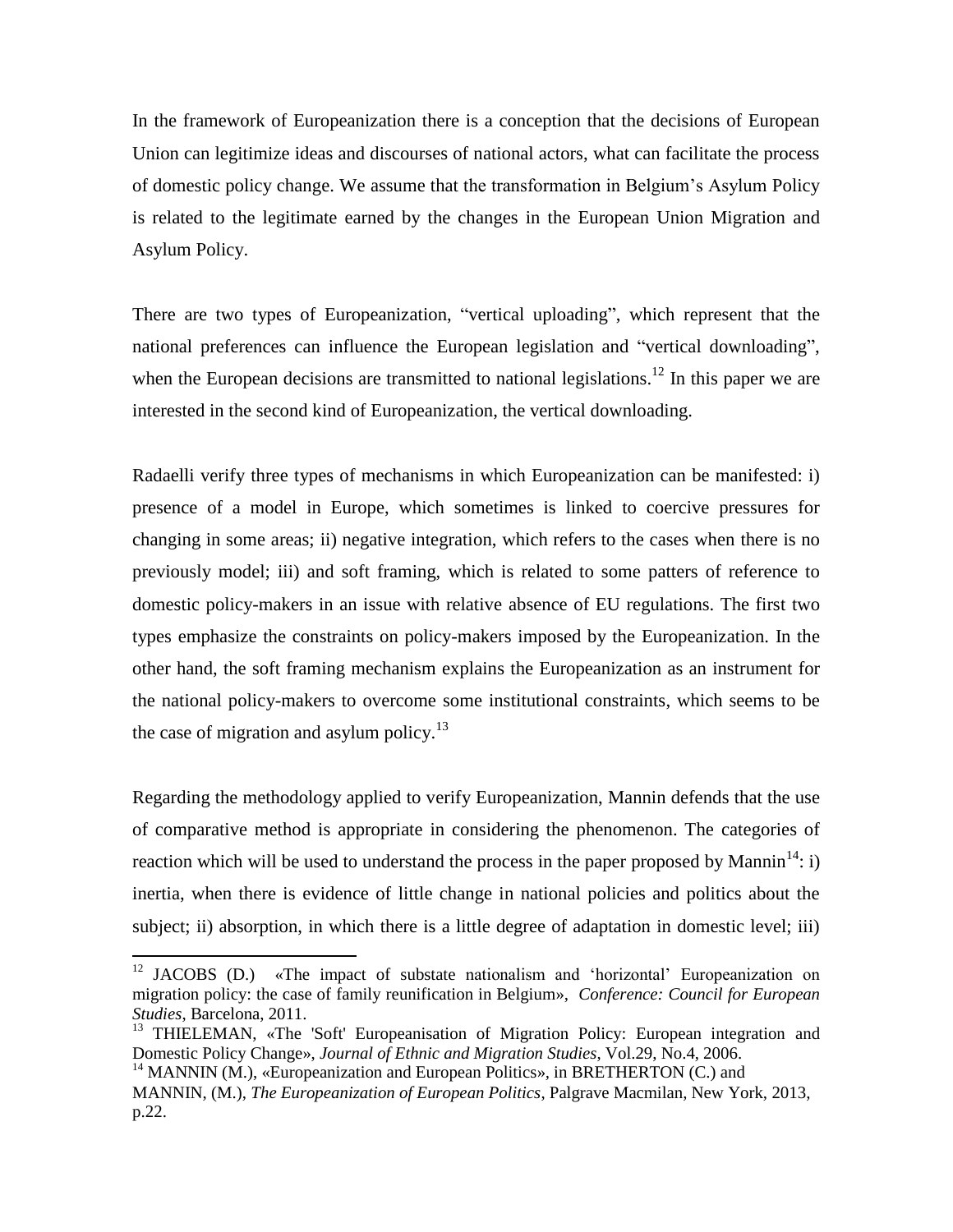transformation, when there are evidences of changes in domestic practices; and iv) retrenchment, in which there is a negative reaction to the European directive, what diminish the probability of Europeanization.

Still regarding the issue of isolate the effect of Europeanization from other agents, Haverland proposed the use of "process tracing", in which it starts to a directive and investigate what should happened and evaluate what actually happened.<sup>15</sup> The other method than could be used is counterfactual reasoning, in which the existence of EU is determinant. So, there is a need to develop the methodological framework in the matter, which involves multiple strategies. In the next part of the paper we will investigate the development of Immigration Policy in asylum in Belgium to verify if there is a process of Europeanization in this issue.

# **Immigration Policy in asylum field in Belgium since the 2000s: domestic factor impact in refugee's policy**

According to the OCDE Report of International Migration in Belgium (2012), the number of foreigners coming to the country has been increasing since the year 2002, what result in a necessity to adapt the national law to the expansion of migration flux .Only in 2012, 123000 persons enter in Belgium and among them 110000 were foreign, especially from France (2/3 of the immigrants) and Romania (11200). Two-thirds of immigrants in 2012 were EU nationals, principally from France (13300) and Romania (11200).

It is important to stress that Belgium had signed the Geneva Convention regarding the Status of Refugees and the 1967 Additional Protocol. In addition is part of the European Convention for the Protection of Human Rights and Fundamental Freedoms and the Convention Relating to the Status of Stateless Persons and the United Nations Children's Rights Convention, from 1954. <sup>16</sup>

<sup>&</sup>lt;sup>15</sup>HAVERLAND (M.), «Methodology», in GRAZZIANO (P.) and VINK (P.), (eds.) *Europeanization*. New Research Agendas, Palgrave Macmillan. Haverland, M., 2008.

<sup>16</sup> EUROPEAN MIGRATION NETWORK. *Annual Report on Asylum and Migration Policy in Belgium (*2014), 2015.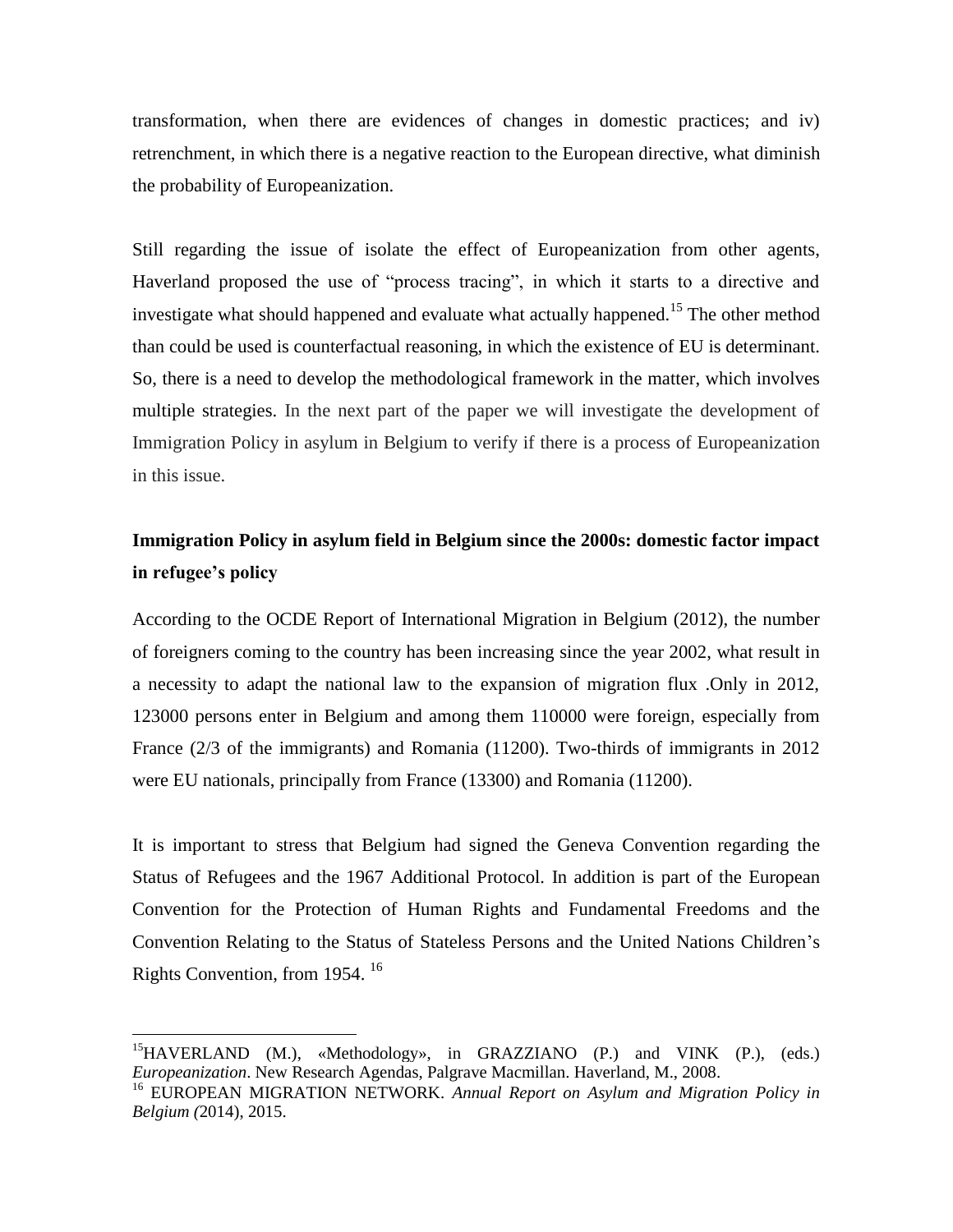The law addressed to migration and asylum issues in Belgium is the Law of 15 December 1980 on entry, stay, settlement and removal of foreign nationals, which is later called "Immigration Act". This law also regulates the asylum procedures. The Royal Decree of 8 October 1981 defines the matters related to entry, stay, settlement and removal of foreign nationals stablished in the Immigration Act. Both Acts had been modified since their adoption and many new directives had been adopted. In addition the Law that regulates the reception conditions for asylum seekers is from 12 January 2007. The access to work for foreigners, including refugees, is defined by the Law of 30 April 1999 and its implementation Decree of 9 June 1999.<sup>17</sup>

Belgium Foreign Law suffered some modification in 2014, in a restrictive ways. The topics changed are related to the terms of asylum procedures, like the acceleration of the procedure in 15 days in the so-called safe countries and the channels of legal migration, such as family reunification.<sup>18</sup>

Belgium, even with the problem of the difference of the two regions, Wallonie and Flandres, achieved a consensus in the matter of migration policy. It is important to analyze how it was possible to reach an agreement on the migration policy field. One of the hypotheses of this work is that the Europeanization of migration policy minimizes the impact of the subnational nationalism.  $^{19}$ In this sense, Belgium pass throw a process of policy convergence in the field of immigration, driven by diffusion of ideas and practices from EU level. This is a consequence of the diffusion of policies connected to the existence of networks between the policy makers of the countries in the European Union. This also motivates countries to copy or emulate some ideas or policies, resulting in policy transfer.

The regional problem was reflected in the period of negotiations of 2007, when the Flemish demanded a much restrictive legislation in regards of nationality and a limitation of family

 $17$  Ibidem.

<sup>18</sup> Ibidem.

<sup>&</sup>lt;sup>19</sup> JACOBS (D.) «The impact of substate nationalism and 'horizontal' Europeanization on migration policy: the case of family reunification in Belgium», *Conference: Council for European Studies*, Barcelona, 2011.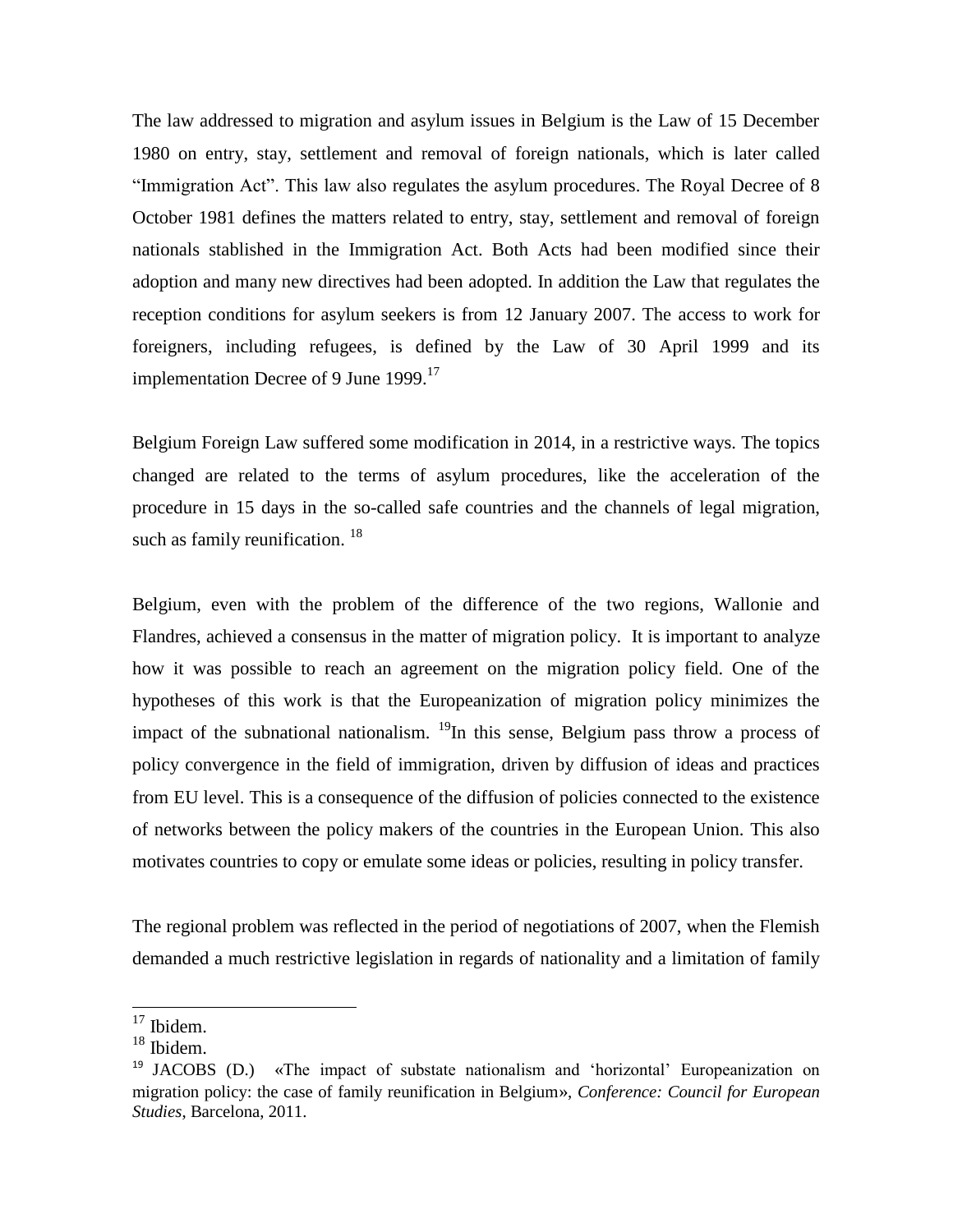reunification, while the Francophone, in the other hand, wanted a regularization of undocumented migrants. With regard to the matter of regularization of the undocumented, even with the different views from Flemish and Francophones deputies, some progress was made, but almost no progress has been made on modification of nationality legislation or regulation related to family reunification, which is one of the main sources of new immigrants to Belgium. According to Jacobs the governmental policy making on migration issues was stopped between 2007 and  $2011$ .<sup>20</sup>

There is a movement of separation that emerges from the Flemish part, which culminates in a severe political crisis in the State. The members of the government are trying to reform the political system in order to return the authority to the federal entities. One of the topics of this negotiation is the migration policy and how to manage the theme in the federal sphere, which is a big challenge for Belgium. Since 2011 Belgium is closing the doors to the refugees and for the asylum applications. In 2013, in the first eight months of the year, 8400 requirements were denied and 2000 were accepted, what represent less than 20%.

In the words of Jacobs<sup>21</sup>.

The internal linguistic cleavage is neutralized by this, as two influential neighboring countries the Netherlands and France, which have strongly influenced policy making in respectively Flanders and Francophone Belgium have started developing similar so-called integration policies (Bonjour, 2010) which are in fact aimed at controlling migration flows (hoping to stimulate "chosen migration" over "endured migration").

According to Martinello  $^{22}$  there are some categories of foreign workers who receive the right to work in Belgium, the so called "attraction of brains". There are two kinds of works visa for foreign: the work permit A, which is unlimited in time and valid for all jobs and requires a proof of legal residence in Belgium before the application, and the work permit B, which is limited to one year and is related to a position in which a Belgian worker is no

<sup>20</sup> *Ibidem.*

<sup>21</sup> *Ibidem,* p. 15.

<sup>22</sup> MARTINIELLO (M.), «Belgium's Immigration Policy», *International Migration Review*, Vol. 37, No. 1, 2003, pp. 225-232.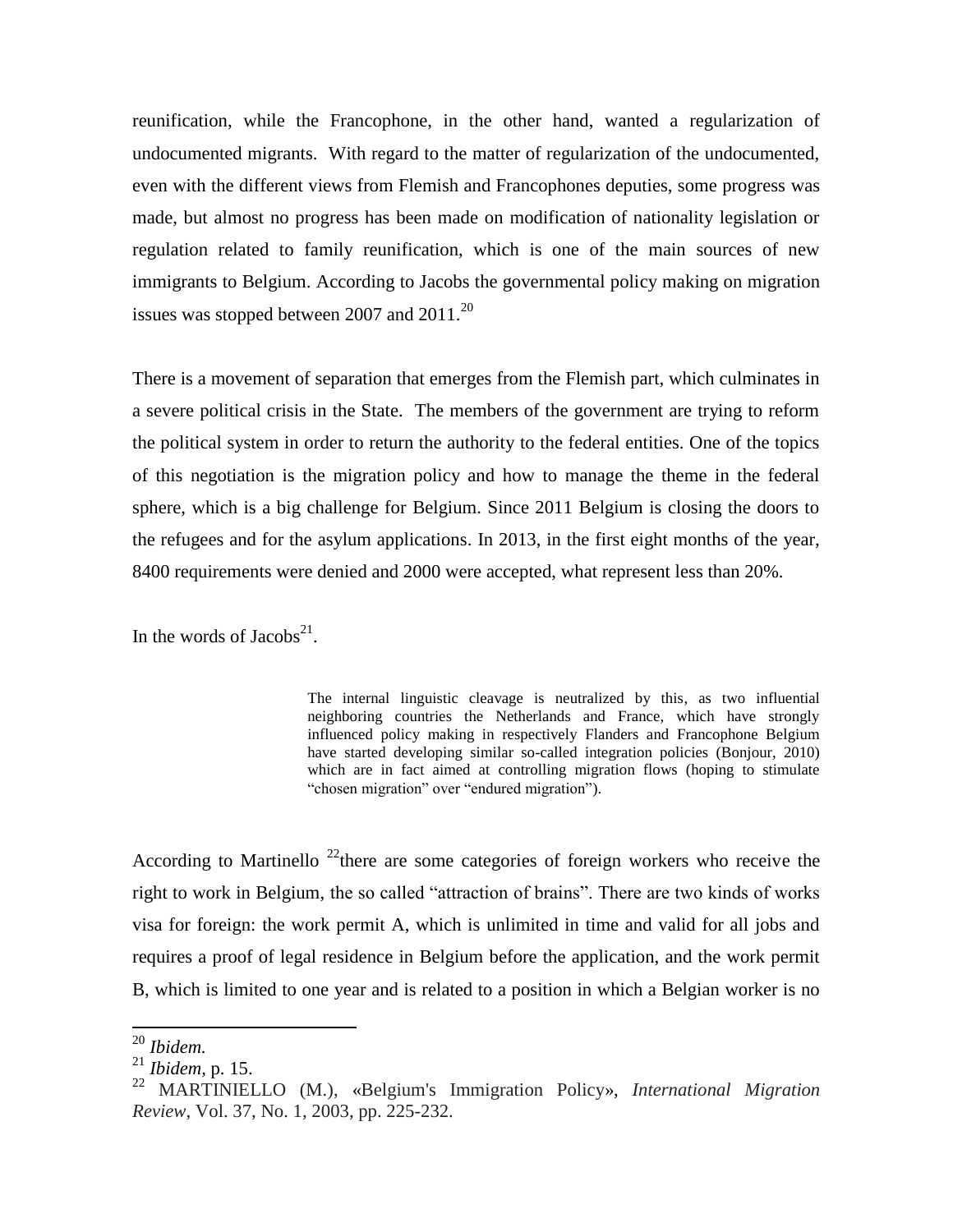available to fulfill the job. Other important category of immigrants is the foreign students, who receive the residence permit for the period of studies. In 2006 the students correspond 25% of the total long term visas issued.  $23$ 

About the demands of asylum in Belgium, in the 1990s the majority of the applications were from the countries of Europe. In the last years, especially from the beginning of the 2000's the influx become more international and most of the applicants came from countries suffering conflicts or instability, like Congo, Iraq, Syria and Russia. In concern of the profile of migration, there are two types immigration. The first one involves citizenships from member States of the EU, which is an important flux of immigrants that arrive in Belgium. The second type is connected to non-EU citizens who migrate because of family reunification. For example, in 2006, almost half of the visas issued authorize immigrants to settle in the country with parents who have already been living in Belgium.<sup>24</sup>

On 2011 was voted a new law linked to family reunification, which follow the European directives on that issue. In this law the conditions for family reunification linked to third countries (non-EU) were stricter than before. It demands that the applicant had at least 21 year and had a stable job, which represent 120% of the social support provided by Belgian government and a "decent housing". In the next part we will analyses European Union Asylum policies to make possibly to verify if there is an Europeanization.<sup>25</sup>

# **European Union immigration and asylum Policies until 2015: a common asylum Policy more liberal or more restrictive?**

The migration issue strongly worries EU bodies for a bunch of reasons: the large number of immigrants, the high level of migration growth rate, migratory pressure exercised especially from Africa, the global competition for attracting brains, the issue of an aging

<sup>23</sup> EUROPEAN MIGRATION NETWORK. *The organization of Asylum and Migration Policies in Belgium*, 2009.

 $24$  Ibidem.

<sup>25</sup> Ibidem.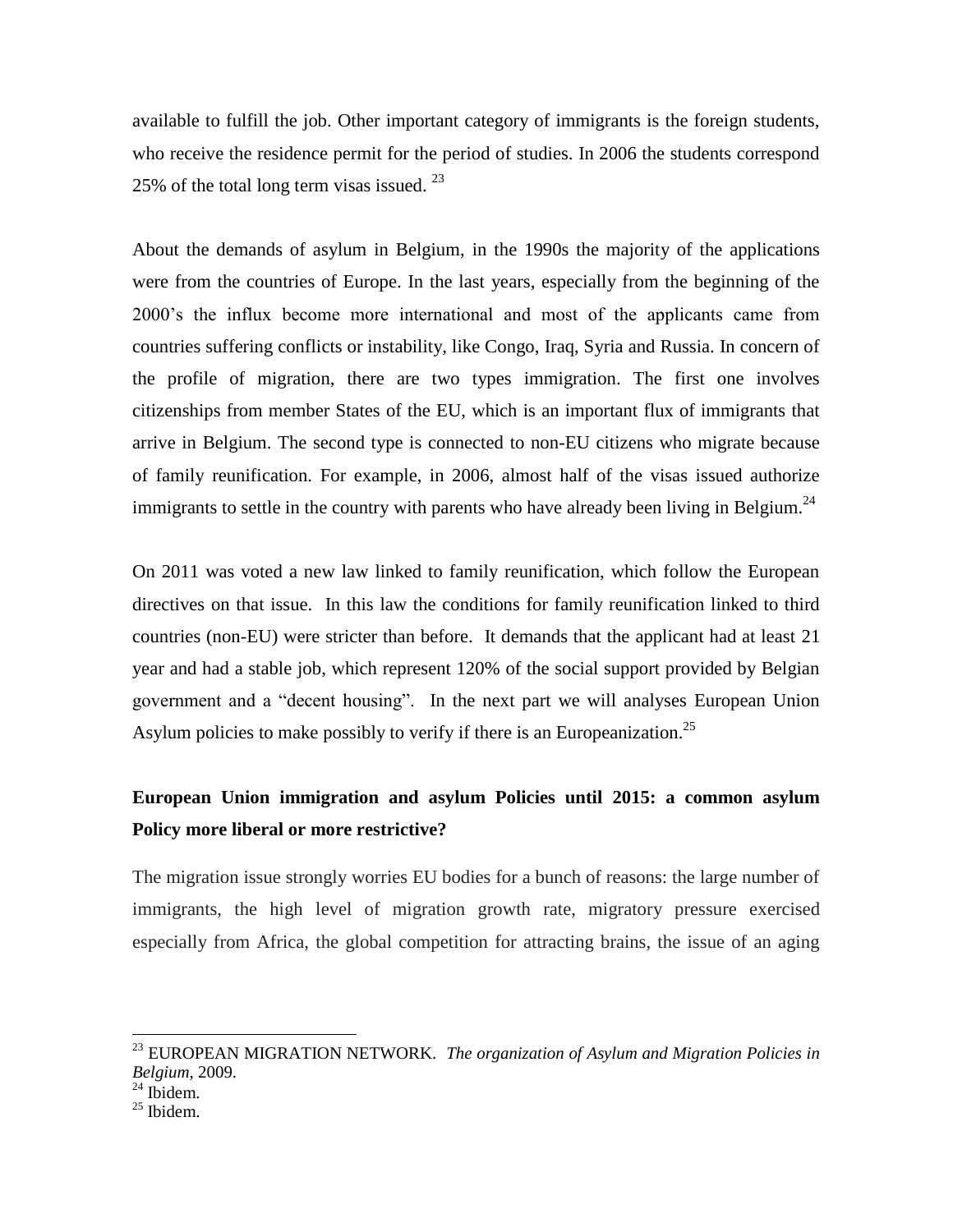European population, the fear of reduction of the active population, the issue of integration, among others. <sup>26</sup>

In this context, the immigration policy of the European Union moves forward in its own rhythm, not following the progress of policies in other areas. However, harmonization of immigration policy proves to be a central theme, because correspond to one of the corollaries of the communitarian free circulation. The idea of an EU migration policy is a product of the implementation of the free movement of persons' objective. It is the result of a volunteer policy from the part of the States, which is conducted by the EU. In this sense, EU had achieved free movement of people inside it borders, but had imposed more restrictions outside his borders. <sup>27</sup>

Since the beginning of the  $21<sup>st</sup>$  century a discourse defending the promotion of labor migration from certain countries is gaining space in the EU. The cooperation in the field of migration shows the intergovernmental character of some topics in the EU. In the 70s there were discourses that zero immigration imposes restrictions in labor migration. The Schengen space results in elimination of the internal border, but in more controls and security measures in the external border. In the words of  $\text{Gsir}^{28}$  "Since the Treaty of Maastricht entered into force in November 1993, the European immigration policy has basically developed emphasizing the dissuasive/ exclusionary axis of its immigration policy". So there is a distinction and discrimination between the nationals of the European Union and the foreign of the Third States.

About the Asylum Policy of European Union, for the purpose of this article, the legislation analyzed in a deepener way will be since 2003, starting with Dublin Regulation II. What is noticed is that although European Union is not the supreme authority in the policy making

 $^{26}$  DUMONT (G.) «La politique d'immigration de l'Union europénne: une stratégie volontaire ou contraite?» in BERRAMDANE (A.); ROSSETTO ( J.), *La politique européenne d'immigratio,*  Paris, Karthala, 2009.

 $27$  Ibidem.

<sup>28</sup> GSIR, Sonia. «EU Labour Immigration Policy: Discourses and Mobility». *Refugee Survey Quarterly*, Vo. 32, No. 4, 2013, p.91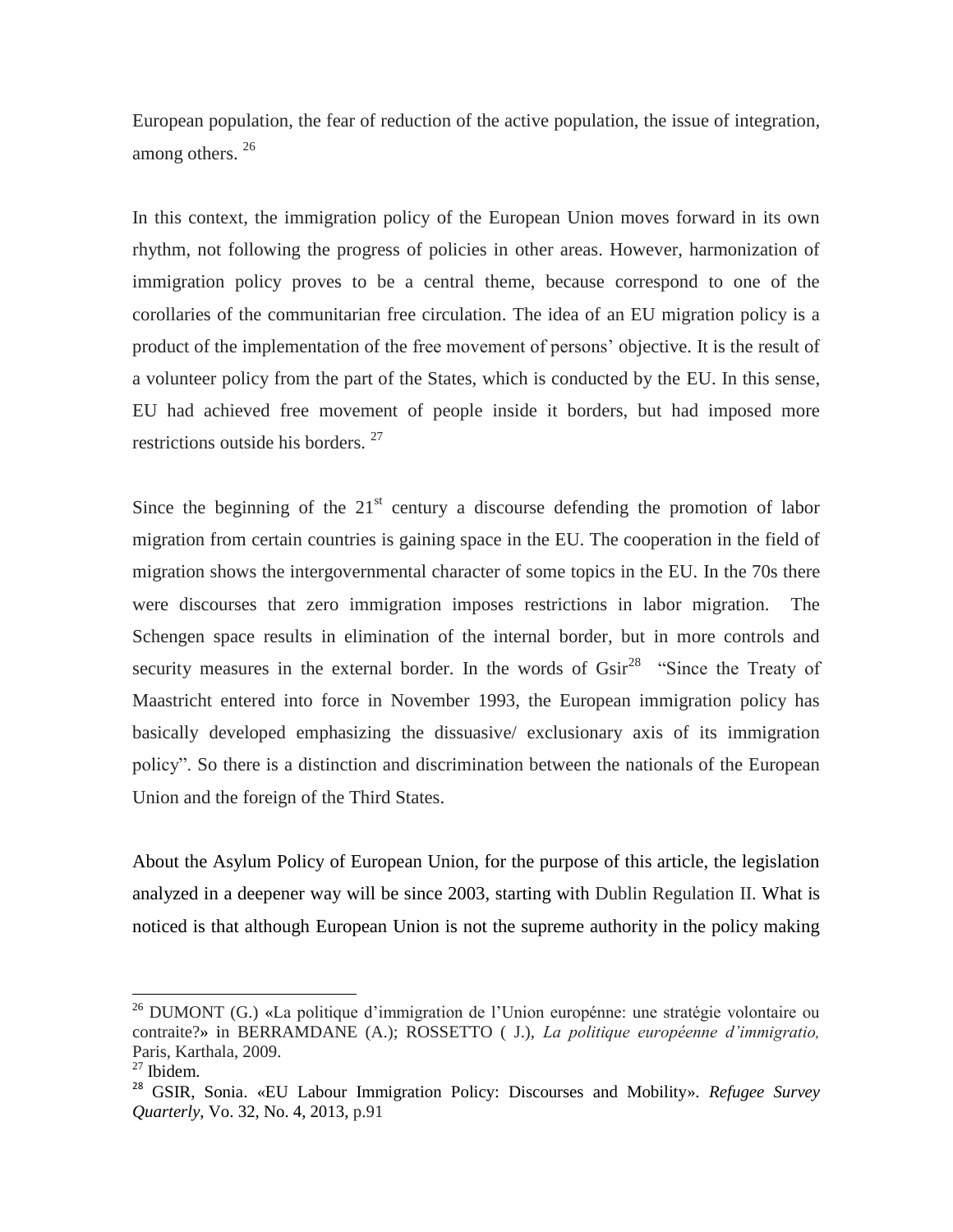of migration, it is important in this area. The article of Boswell and Geddes  $^{29}$ confirms that the process of EU integration is increasingly important in the determination of domestic migration policy. There are several ways EU try to intervene in the regulation of migrants in the borders of the continent. In The Amsterdam Treaty from 1997 the European Union putted the migration and asylum policy as a priority and a concern for the regional integration process.<sup>30</sup>

The question of asylum was the first to receive attention of the European authorities. The Dublin's Convention of 1990, which was adopted in 1997, determined the principle of unique responsibility of a State in the treatment of asylum demand. However, States found difficult to implement the Convention, due to elements ignored by the document, as the issue of family reunification. In 2000, as an extension of Dublin's Convention, it was instituted the first system of comparison of fingerprints of asylum demanders and illegal immigrants, to avoid multiple asylum applications.  $31$ 

In 2003, Dublin Regulation II, which deals with the asylum system and made some changes in the Dublin Convention, was adopted. This document confirms the principle that only one Member State should be responsible for examining an asylum application based on five criteria, namely: i) the principle of family unity; ii) issuance of residence permits or visas; iii ) illegal entry or stay in a Member State; iv) Legal Entry into a Member State; iv) asylum application in a transit area of an airport. It is noted the attempt to control the asylum issue, due to the increase of asylum applications in the European Union from the beginning of the XXI century.<sup>32</sup>

<sup>29</sup> BOSWELL (C.) and GEDDES (A.), *Migration and Mobility in the European Union*. Basingstoke, Palgrave Macmillan, 2011.

 $30$  CARMEL (E.), «Mobility, migration and rights in the European Union: critical reflections on policy and practice ». *Policy Studies,* vol. 34, n º. 2, 2013, pp. 238-253.

<sup>31</sup> EUROPEAN UNION. 2015. *Legislation of Asylum and Immigration*. Access in 20/7/2015. Available in:  $\blacksquare$ 

[http://europa.eu/legislation\\_summaries/justice\\_freedom\\_security/free\\_movement\\_of\\_persons\\_asylu](http://europa.eu/legislation_summaries/justice_freedom_security/free_movement_of_persons_asylum_immigration/index_pt.htm) [m\\_immigration/index\\_pt.htm](http://europa.eu/legislation_summaries/justice_freedom_security/free_movement_of_persons_asylum_immigration/index_pt.htm)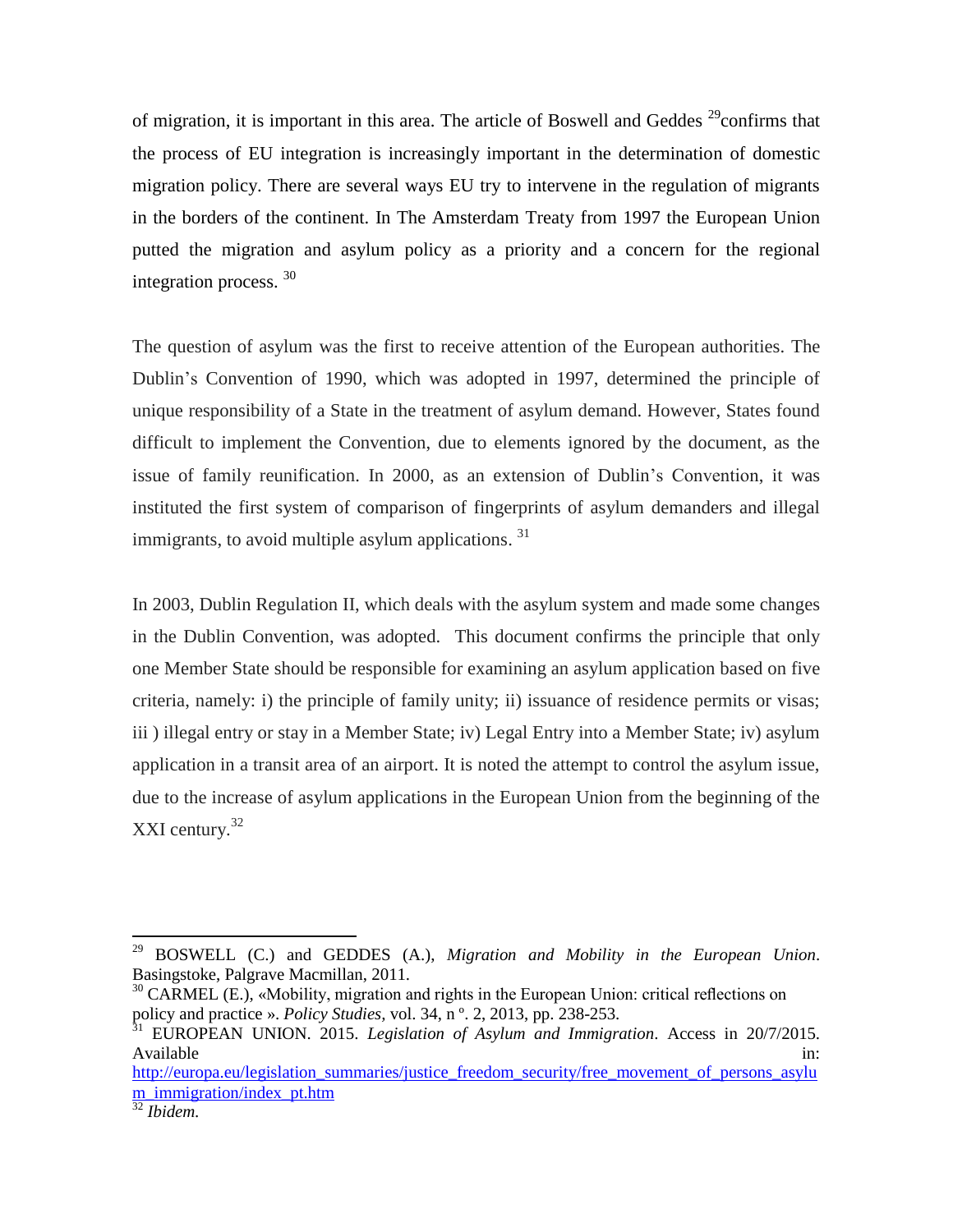In 2005, the "Hague Program" set 10 priorities on the subject of asylum and migration over the next five years. The priority topics were: 1) Strengthening fundamental rights and citizenship; 2) Fight against terrorism; 3) Define a balanced approach on migration; 4) Develop an integrated management of the Union's external borders; 5) Establish a common procedure for asylum; 6) Maximize the positive impact of immigration; 7) Find the right balance between respect for privacy and security in sharing information; 8) Develop a strategic concept for organized crime; 9) Ensure a genuine European area of justice and 10) Share responsibility and solidarity. This document intended to create a common asylum policy for the EU, as well as a Secretary that deals with the issue of asylum in a unified manner.<sup>33</sup>

Jacobs affirms about the Hague Programme that "The principles are formulated in a rather general way and do not push Member States in a clear manner into particular immigrant integration policies". <sup>34</sup> In this sense, it is a difficult task to combine the diversity of views in the EU Members States. In 2005, the principles were transferred in a document named "Common Agenda for Integration".

In 2008 the European Commission launched the European Pact on Immigration and Asylum, which covers the following topics: organize legal migration; fight against illegal immigration; improve the effectiveness of border controls; construct an Europe of asylum; create partnerships with countries of origin and transit (concern about migration and development), reinforcing the priorities of the Hague Program. In June of the same year, it was prepared the Action Plan on asylum, seeking the issue of harmonize domestic policies on asylum, in other words, the Europeanization of this policy. In 2010 finally was created the European Office on Asylum. The regulation of this Office contained the following points: Support for practical cooperation; Support for EU countries subject to particular pressure; Support teams on asylum and Administration and management. <sup>35</sup>

<sup>33</sup> *Ibidem.*

<sup>&</sup>lt;sup>34</sup> JACOBS (D.) «The impact of substate nationalism and 'horizontal' Europeanization on migration policy: the case of family reunification in Belgium», *Conference: Council for European Studies*, Barcelona, 2011, p. 11.

<sup>35</sup> EUROPEAN UNION. *Legislation of Asylum and Immigration*, 2015, Access in 20/7/2015.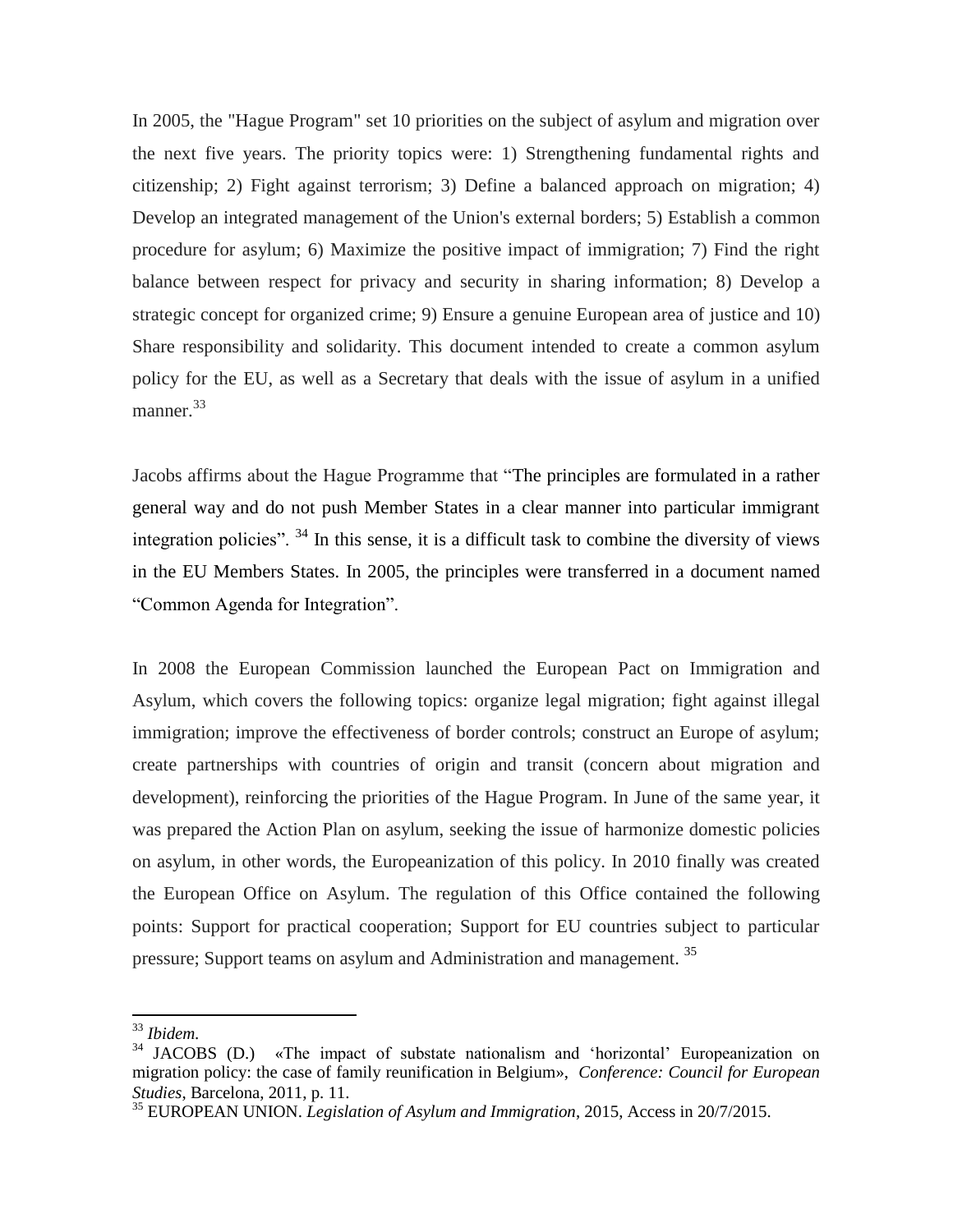The European Council adopted in 2009 the Stockholm Program which defines the guidelines for legislative controls in the migration area. The European Commission created an Action Plan in April 2010 highlighting the defense of migrants' fundamental rights and their contribution to the EU economy and society. Regarding the instruments to achieve the coordination of the migration policy in Europe this document designed the idea or knowledge exchange and coordination. A very important initiative in this sense was the formulation of the Handbook on Integration, a framework involving 600 experts giving orientation on integration. This handbook is used by policy makers to learn from different experiences in the migration field, which represent an instrument of Europeanization.<sup>36</sup>

In 2013 the Reception Directive adopted by the European Parliament establishes standards for the European Union in the issue of reception of asylum seekers. The goal was to avoid inadequate practices by the Member States. This directive aims to ensure that asylum applicants have access to housing, food, health care and employment, and also medical and psychological treatment in the country in which when they demand asylum. One important element is that access to employment for an asylum seeker must be granted within a maximum period of 9 months. This had the objective to guarantee highest levels of wellbeing for asylum seekers. <sup>37</sup>

In the field of resettlement, the EU proposed that is necessary to define annual common priorities, focused on the need of the refugees. In this sense, the European Parliament adopted the Joint European Resettlement Program on 2012. Since 2013, the State Members committed to adapt domestic policies to the priorities started to receive increased financial support from the European Refugee Fund.

Regarding the financial question there are many European Funds with the purpose to support national asylum practices. Between 2007 and 2013 the EU created four funds as a result of the Program 'Solidarity and Management of Migration Flows', which are the European Refugee Fund, the European Return Fund, the External Frontiers Fund and the

<sup>36</sup> *Ibidem.*

<sup>37</sup> *Ibidem.*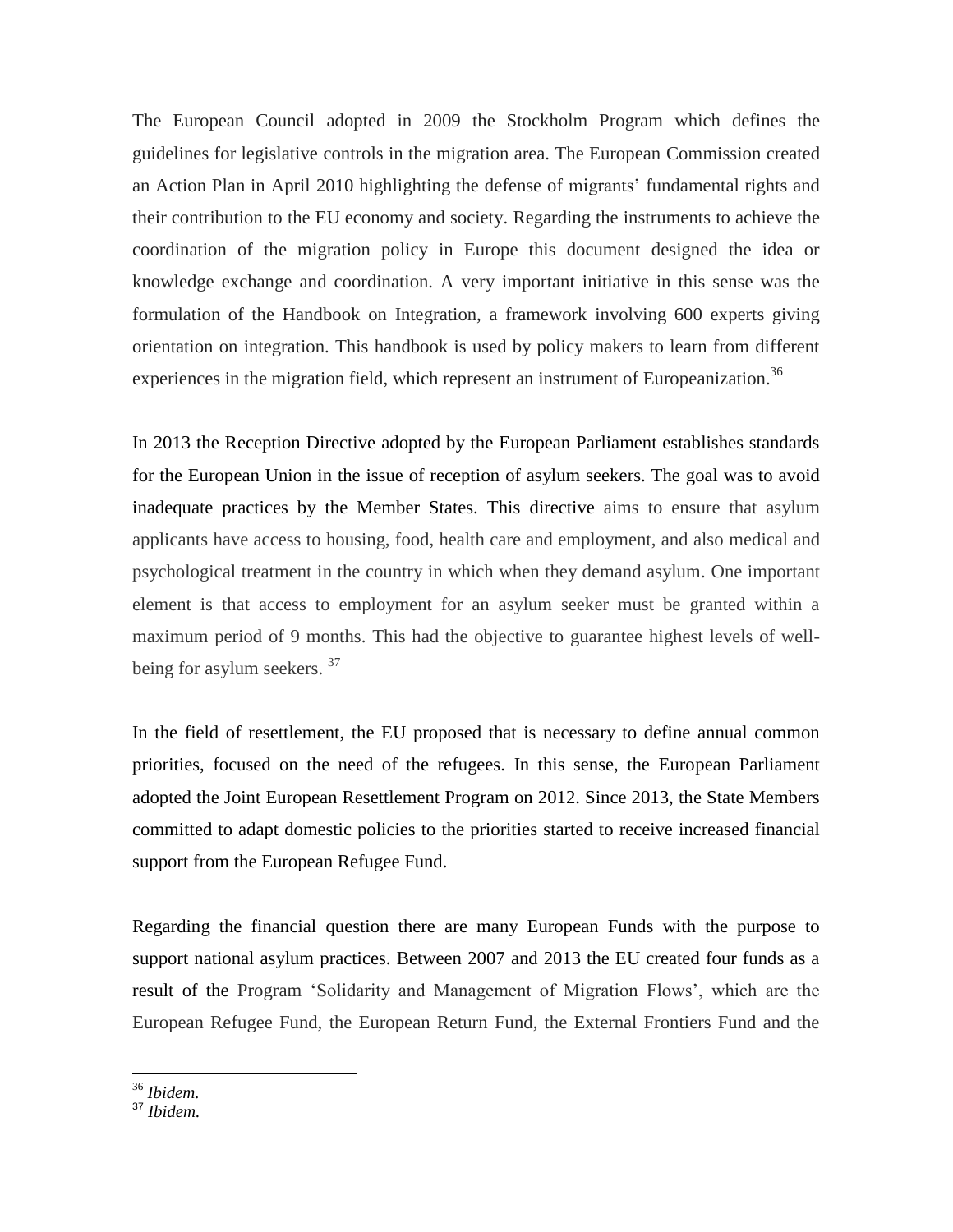European Integration Fund. The last Fund made was the Asylum, Migration and Integration Fund created in 2014, as a response of the increasing of deaths in the Mediterranean sea and the increasing number of asylum demand in the Europe, consequence of the intensification in the confronts in Syria, Iraq, Eritrea and other States. The main targets of this fund are to prevent the fight against criminality and crisis management, and to control border, what proves the securitization of asylum policy in European Union. <sup>38</sup>

In 2015, the document named "European Agenda on Migration" remark the following actions: Save lives at sea; Target criminal smuggling networks; Respond to high volumes of arrivals Within the US via Relocation. The document had four pillars to combat the illegal entry in the EU: Reducing the incentives for irregular migration; Border management to save life; A new policy on the legal migration, Europe's duty to protect: a strong common asylum policy and securing external borders. What we can highlight about this last document is the issue of security as a priority and the urgency to deal with the issue of illegal entry of persons arising especially from conflict regions. In the other hand, there is a problem of coordination and national acceptation of the refugees.<sup>39</sup>

The next section analyzes if there is a political engagement between Belgium and European Union and if altered the mode of governance in the matter of migration in the field of asylum and incorporated some discourses from European Union in Belgium's policies. The empirical and theoretical research question of the article is how political engagement with the EU has altered the policies in the matter of asylum in Belgium in the past decade. The main purpose of this part is to investigate if there is an Europeanization of the migration policy in Belgium in asylum area.

<sup>39</sup> *Ibidem.*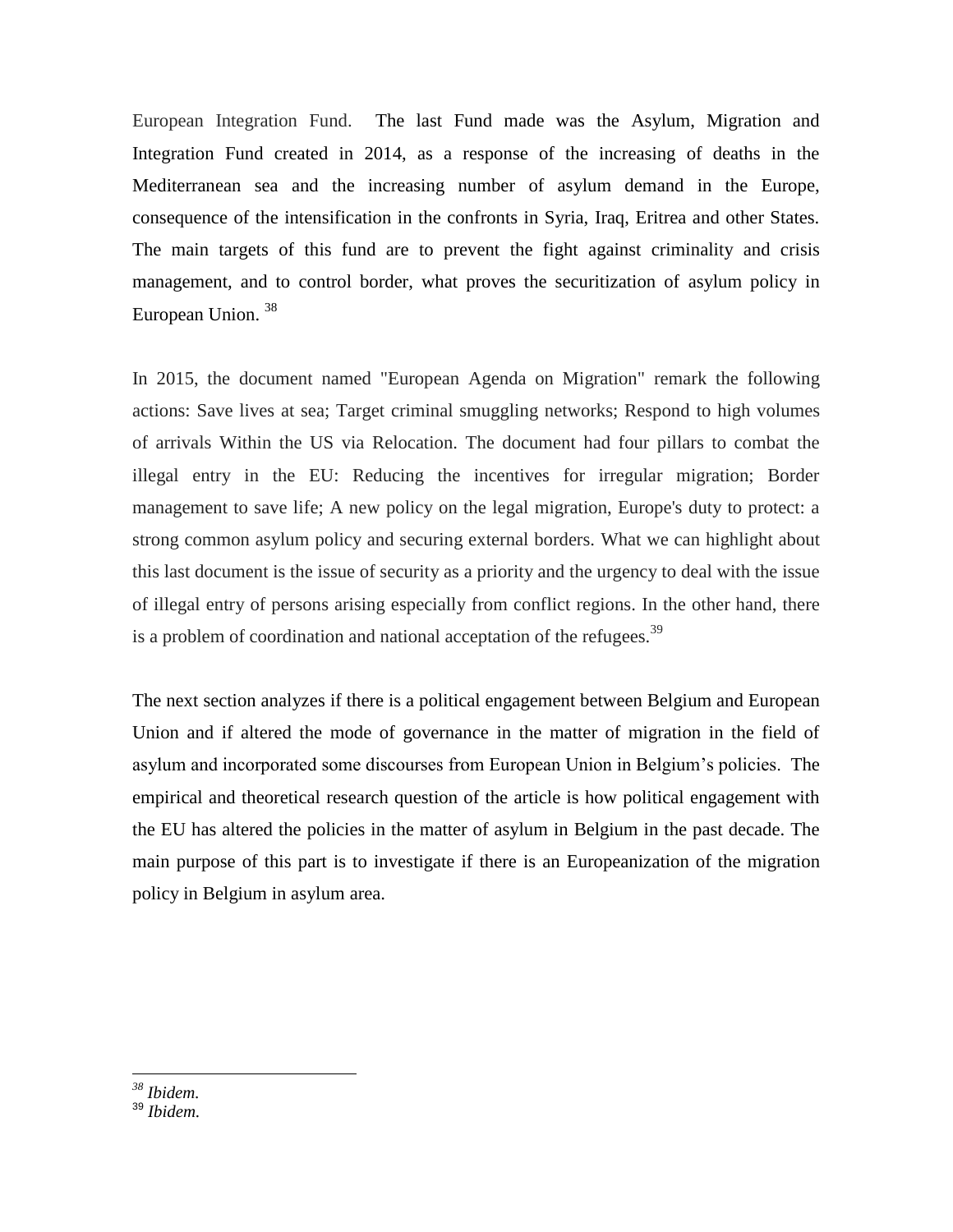### **The EU effect on Belgium Asylum policies: is there an Europeanization of Asylum Policy in Belgium**?

One proof that there is a process of Europeanization in Belgium policy is the national reforms that Belgium had made in immigration policy in the field of asylum, which result in the modification in 2008 of the Foreign Law in Belgium and the Family Reunification Law of 2011. All these reforms were clearly conditioned by the European Union normative because it followed the European directives on that matter, which intend to reduce the numbers of immigrants arriving in Europe.

The emerging EU migration regime and EU directives were useful to Belgium to have a model of act in with regard asylum. Even that EU don't had the intention to harmonize the policies in any field, such as mentioned in the Lisbon Treaty from 2007, the impact of horizontal Europeanization is not excluded. Member states are using the European networks and inspiring it policies in successful cases.

Toshkov and Haan defend that "asylum policy in the Union can be conceptualized as a collective action problem - although all states might prefer high standards of refugee protection, individually they will try to shirk responsibility and free-ride on the efforts of others<sup> $140$ </sup>. So in this sense, even if it is seen a process of Europeanization in asylum policy, there are some differences in the approaches that each country use to deal with the issue and between the legislation of EU and national normative.

Many researches defend that the EU asylum and migration policy, which is connect, has been restrictive and is reducing the rights and numbers of asylum seekers in Europe. Virgine Guiraudon argues that the co-operation on asylum and migration in EU had an effect on national policy because national policy makers moved policy-making to an EU policy-venue. This argument is known as the venue-shopping in EU and explains in which

<sup>&</sup>lt;sup>40</sup> TOSHKOV (D.), HAAN (L.), «The Europeanization of Asylum Policy: An assessment of the EU impact on asylum applications and recognitions rates Institute of Public Administration », *Journal of European Public Policy*, Vo. 20, No. 5, 2013, p. 4.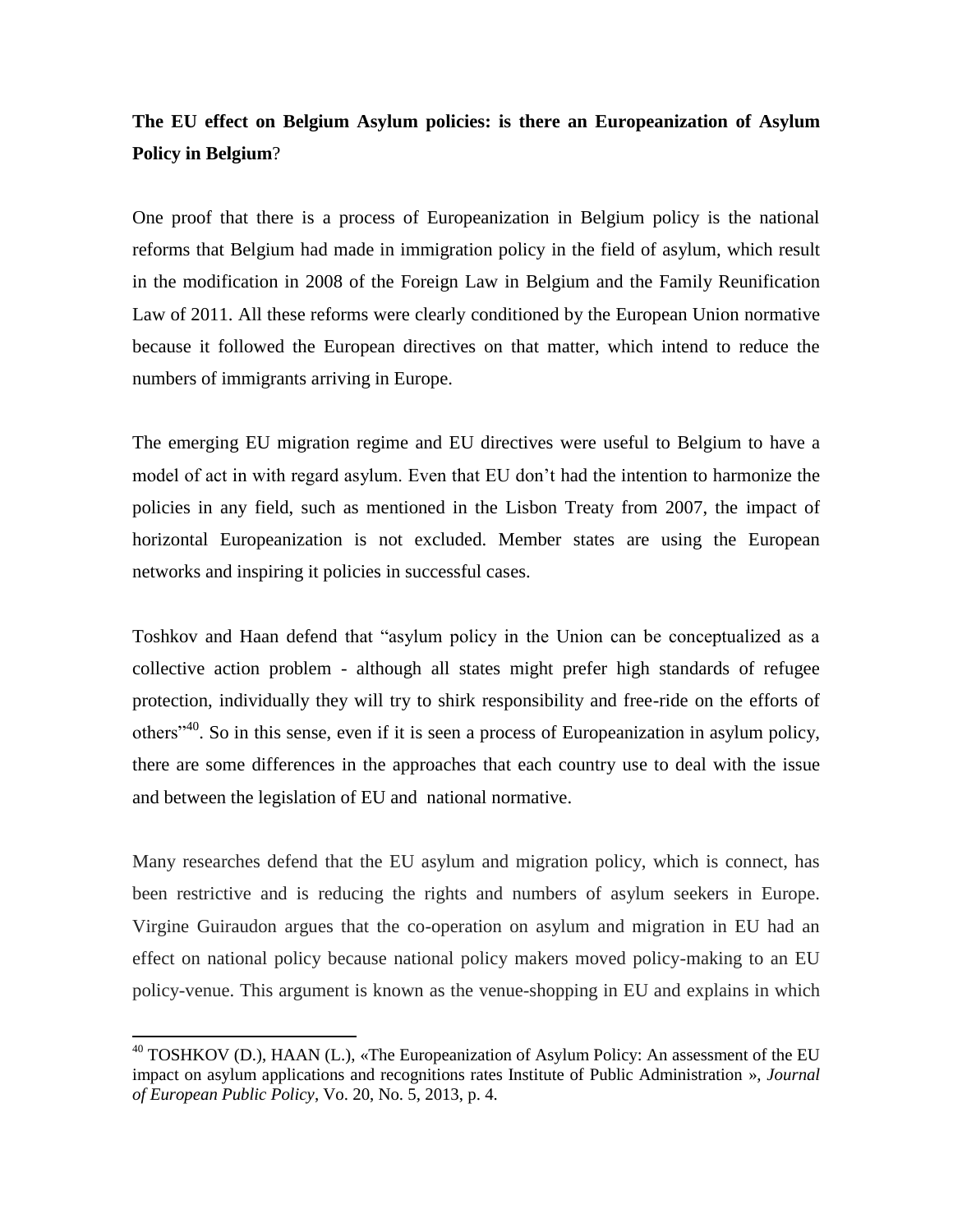measure domestic policy makers they to the supranational level enable policy makers to increase restrictions, avoiding internal judicial controls. In this sense, the EU asylum policy was diffused to the national states, in a Europeanized process but to give instruments to the States to refuse a more open asylum policy. When domestic policy makers want to increase migration control they face domestic obstacle and they turn to the supranational level enable policy makers to increase controls. This European restrictive migration agenda impact in national asylum policies. <sup>41</sup>

In the other hands, some authors criticize Guiradoun (2000) conclusions, like Kaunert and Leonard defending that her arguments were old and that the Common Asylum Policy had progressed in the 10 years after the publication of her work.<sup>42</sup> So, the venue shopping model has to be kept in mind but the way Kaunert and Leonard revisited it is relevant. They presented four changes in the venue-shopping framework. The first one is that is important to break down the idea of EU asylum and migration important in three distinct venues: asylum, external border and migration, because the goals are different. When each area is analyzed separated it is possible to understand in a deeper way. The second one is that some policy venues depend on one another, in a co-dependency effect. So, some policies venues have indirect effects on the other, even they are different. The third aspect is that is relevant to understand any policy venue in a bigger context of the system of policy venues, noticing that they are parts of a whole. Finally, they defend that normally States want to define restrictive asylum policies, which is a generalization. There are more cooperation is the field, what shows that the interests and preferences can change over time.

According to Jacobs, that made interviews with several politicians from Flemish and Francophone parties to know their opinion about the Europeanization of migration policy in Belgium, the goal of many politicians is to adapt Belgium policies to the practices of other States, learning from them and copying their policies. In the case of Belgium, as stated by

<sup>41</sup> GUIRAUDON (V.), «European Integration and migration policy», *International Journal of Refugee Law*, Vol. 18, 2000, pp.630-651.

 $42$ KAUNERT (C.) and LÉONARD (S.), «The development of the EU asylum policy: venue-sopping in perspective. The development of the EU asylum policy» *Journal of European Public Policy*, vol. 19, no. 9, 2012, p. 1397.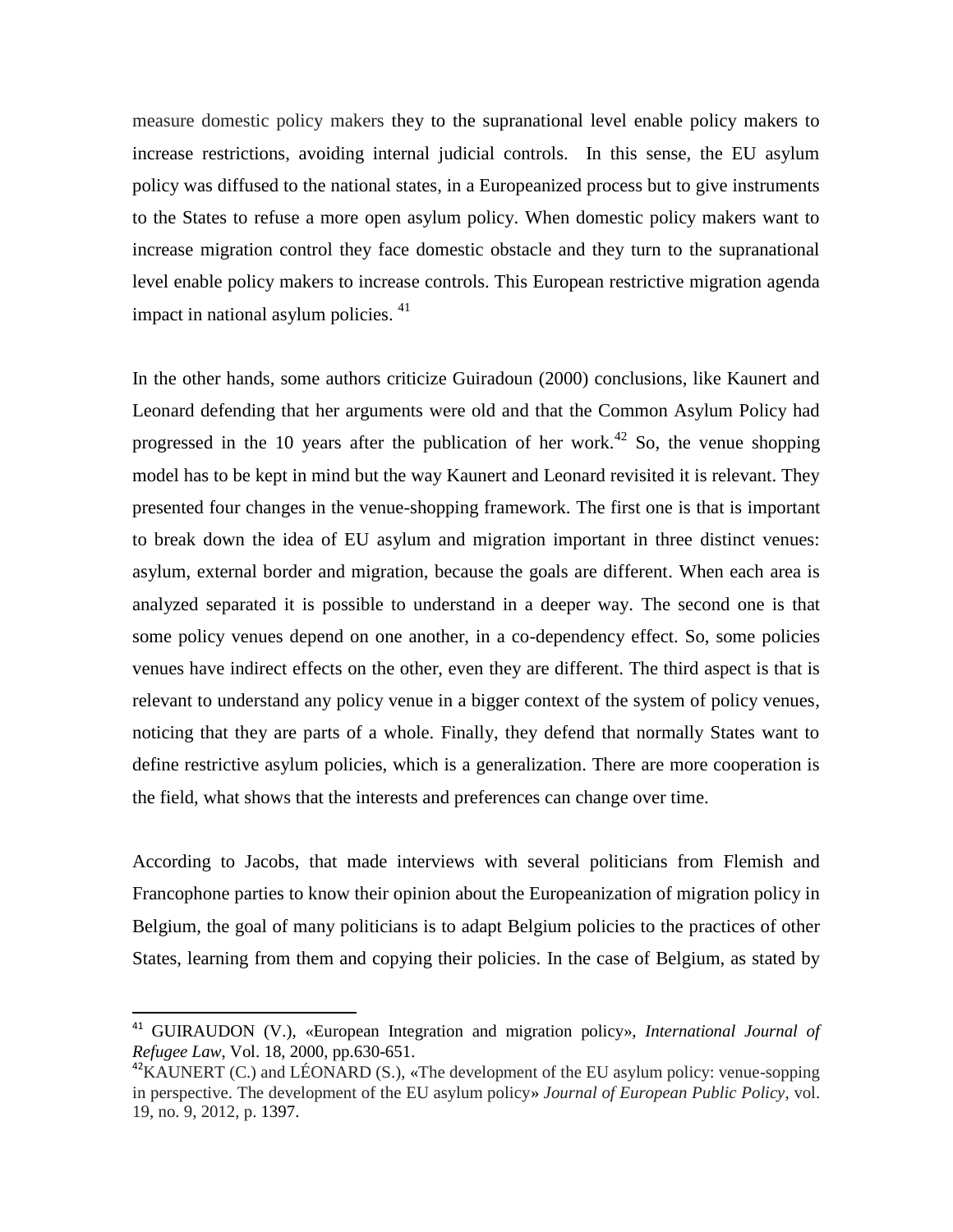the Flemish deputy Theo Fracknen regarding the family reunification Law from 2011, "For the first time our country takes steps to realign itself with the legislation of our neighboring countries and particularly guiding country, the Netherlands". So, there is evidence that occurs a process of policy diffusion between European Union countries. <sup>43</sup>

Vink formulated a study about the domestic implications in Netherlands in the case of asylum, by analyzing the domestic implementation of the Dublin Convention in the country<sup>44</sup>. Netherland's politicians understand the European asylum regime as a way to distribute the responsibility for asylum seekers within the European Union. This seems a clear manifestation of Europeanization, which happened also in Belgium. Including in Germany there a constitutional amendment, to follow Europe, another evidence of Europeanization with regard asylum. In Germany, the emerging EU migration regime was useful to those in the Germany government to promote domestic reform and to justify their restrictive policy proposal with the argument that Germany's participation in the European regime required constitutional adjustments.<sup>45</sup>

The debates in EU about integration are increasingly assuming a position of antiimmigration policies, which is spread with in EU countries, such as Belgium. In addition, the European Union influences Belgium migration policy funding and monitoring the laws.

As pointed out by Toshkov and Haan <sup>46</sup> some countries, like Belgium, are receiving more demands for asylum since the beginning of the 2000s, related to its high GDP, as well as Austria, Switzerland and Sweden. This author argues that in the first years of the Common European Asylum policy didn't had a strong effect on the outcomes of domestic policies.

<sup>&</sup>lt;sup>43</sup> JACOBS (D.) «The impact of substate nationalism and 'horizontal' Europeanization on migration policy: the case of family reunification in Belgium», *Conference: Council for European Studies*, Barcelona, 2011.

<sup>44</sup> VINK, the Europeanization of Domestic Asylum Policy. Paper presented in Seventh Biennal International Conference ECSA, Madison, Wisconsin, 2001, Available in: [http://aei.pitt.edu/2203/1/002663\\_1.pdf.](http://aei.pitt.edu/2203/1/002663_1.pdf)

<sup>&</sup>lt;sup>45</sup> THIELEMAN, «The 'Soft' Europeanisation of Migration Policy: European integration and Domestic Policy Change», *Journal of Ethnic and Migration Studies*, Vol.29, No.4, 2006.

<sup>&</sup>lt;sup>46</sup> TOSHKOV (D.), HAAN (L.), «The Europeanization of Asylum Policy: An assessment of the EU impact on asylum applications and recognitions rates Institute of Public Administration », *Journal of European Public Policy*, Vo. 20, No. 5, 2013, pp. 661-683.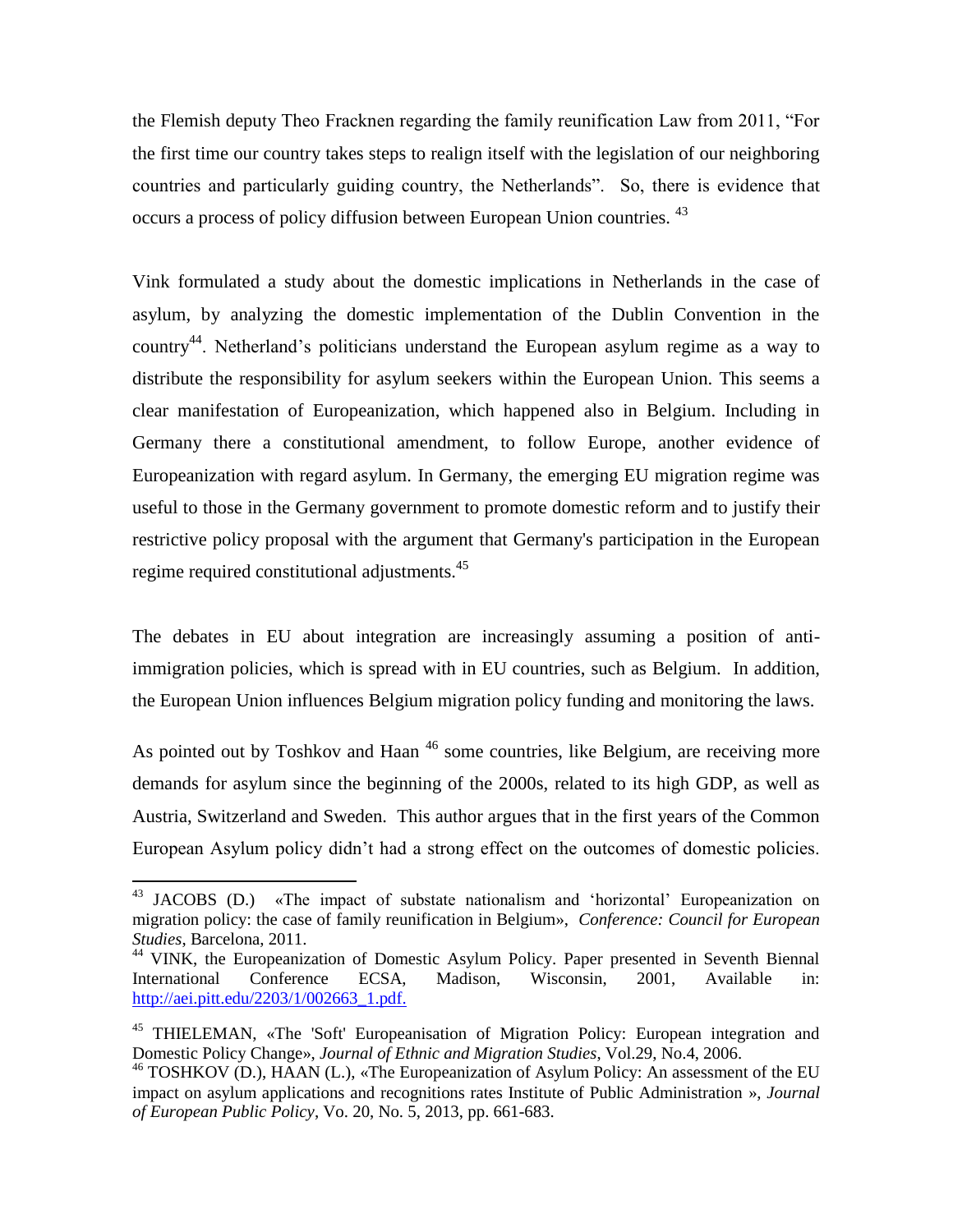Tohkov and Haan showed in its research that there are some evidences for convergence among the States of European Union in the indicator of asylum policy, what proves the Europeanization process in this field. In the other hand, there are some significant divergences and countries remain the controllers of immigration policy in the issue of asylum.

Regarding the issue of resettlement, Belgium since 2013 has raised its quota of refugees annually in order to adapt to EU directive, but the official number of receptions are not high as expected. Belgium is investing in the Return Policy and this investment had results. From January until June 2015, 1376 persons have returned voluntarily. The majority of these migrants were illegal immigrants. This proves that the mayor investment is in control and reduce the immigration and nor in expansion of rights. <sup>47</sup>

In the other hand the waiting period for asylum seekers to be allowed to work in Belgium had been reduced in November 2015 from 6 to 4 months, following the measures institute by EU. According the EU in Migration from June to September 2015 Belgium had approved in August and September 2015 a series of measures to increase the capacity of reception of asylum seekers, from 16,200 places in July to around 36, 000 places by the end of the years. <sup>48</sup>

Regarding the entrance and the securitization issue, on September 2015, amendments in the Belgian Immigration Act came into force, which extended the possibilities to refuse asylum seekers who could represent a threat to the national security. This decision demonstrates the Europeanization of asylum policy in Belgium, which is becoming more restrictive. In a Report of Migration and Asylum Policy in Belgium both the State Secretary for Migration and Asylum Policy, Maggie De Block, and her successor affirmed their commitment to a harmonized common European asylum system and the adaptation to the EU norms.<sup>49</sup>

In 2014, the number of asylum applications in Belgium increased and the recognition rate for beneficiaries of international protection reached an average of 40%, which is low, but

<sup>47</sup> FEDASIL, 2015.

<sup>48</sup> EUROPEAN MIGRATION NETWORK. *Annual Report on Asylum and Migration Policy in Belgium (*2014), 2015.

*<sup>49</sup> Ibidem.*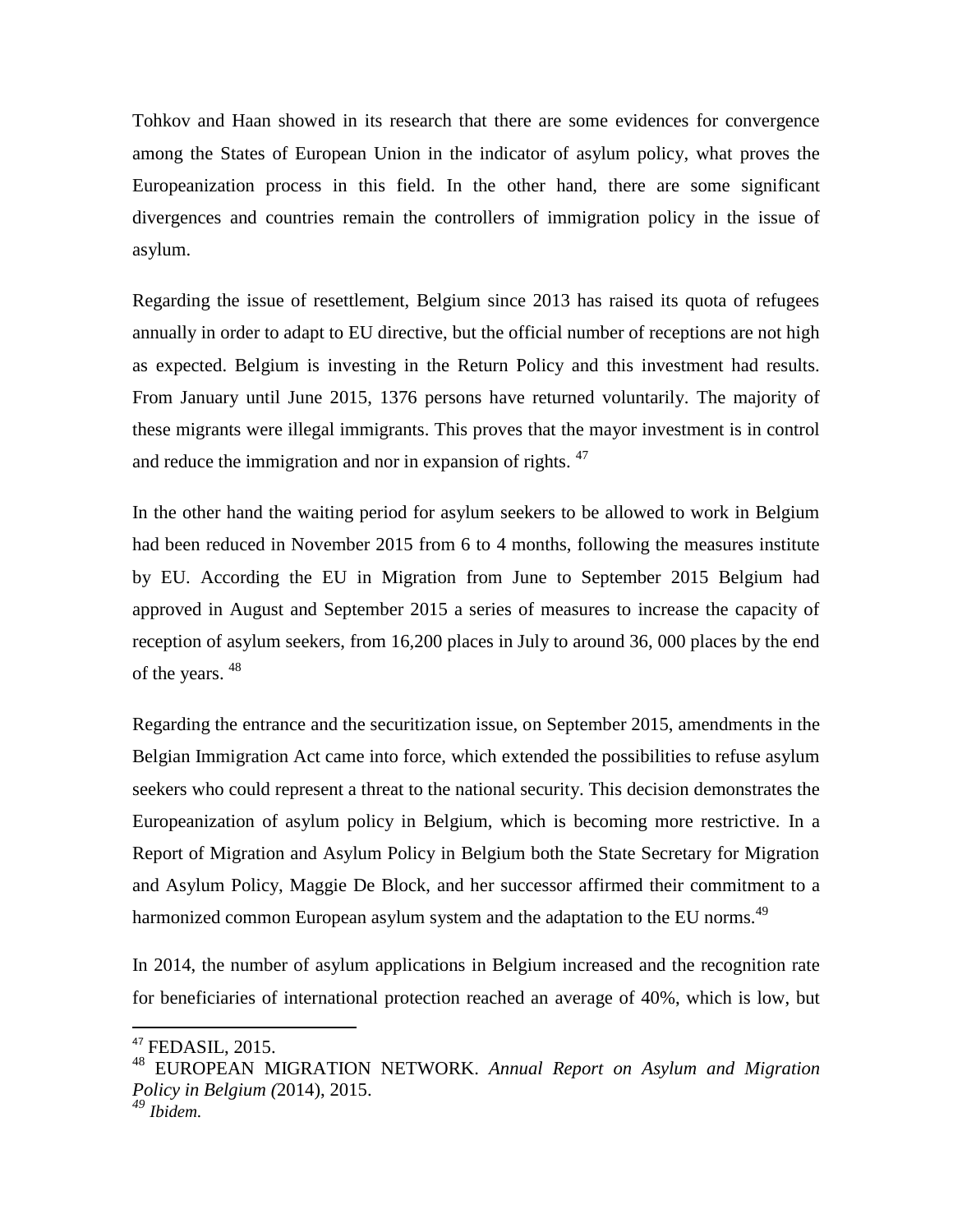represents the highest proportion of all-time. The expansion in asylum seekers is linked to the high number of asylum demands from conflict countries. Furthermore, Belgium welcomed 100 refugees in its resettlement commitments in 2014, which is an inexpressive number comparing the reception in Germany or Sweden for example. Many NGOs argued that the effort was limited considering the crisis and asked the Belgian government to do more to protect Syrian refugees. In 2015, the country increased the number of resettlement places.<sup>50</sup>

### **Conclusions**

The main objective of the paper was to understand the changes in Belgium Migration Policy in asylum in the last years, which became stricter. The hypothesis of an Europeanization in Asylum Policy in Belgium was confirmed, although there are some differences in the treatment of the issue from Belgium. The increasing of the asylum seekers in Belgium contributes to seek the formulation of anti-immigration policies. Belgium is being criticized for don't collaborate with the refugee policy in a proportional way.

The first part of the article was important to present the conception of Europeanization and the methodological instruments to study the process. In the second chapter Belgian migration policy in the fields of asylum was treated and were identified reforms in 2008 and 2011 in the issue of refugees and family reunification, seeking to reduce asylum entry phenomena and applications for family reunification, by raising the criteria to applications for asylum seekers and family reunification demands. In the third part of the article the evolution of migration policy in the European Union was analyzed with emphasis on the subject of asylum. In the last section, we investigate the process of Europeanization by comparing the guidelines of the European asylum system with asylum policy of Belgium, revealing some points of convergence and a process of adaptation of the Belgian migration policy to decisions of European Union.

In sum, until 2015, the EU most important achievements in the area of asylum were the adoption of four key directives: the so-called "Temporary Protection", "Qualification",

 $\overline{a}$ <sup>50</sup> *Ibidem.*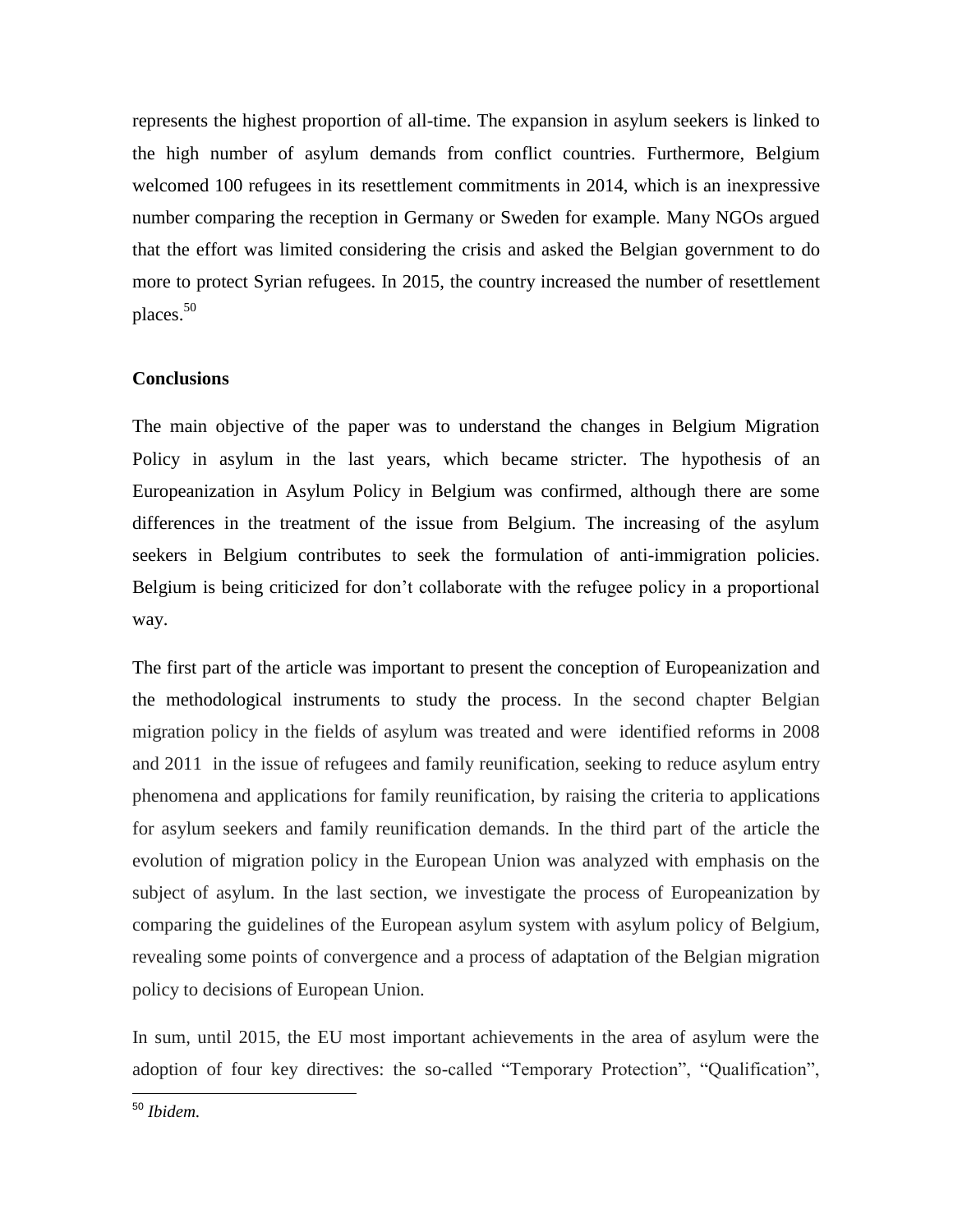"Procedures" and "Reception Conditions" Directives (which define common minimun standards for national asylum system) the Dublin Regulation II and the establishment of the European Asylum Support in 2010. This six documents were important do define orientations for the Member States in the harmonization of asylum policy. As stated by Kaunert and Léonard, <sup>51</sup> these mechanisms didn't produce more restrictive policies but increase the legal protection for refugees. However, the norms exist and are more generous with asylum seekers the implementation of it doesn't produce a more open asylum system in Europe.

In the context of liberal democratic governments it is inadequate to defend in the EU a regulation in migration in a defensive way. Especially because of the diffusion of information by the media about the deplorable conditions in which the asylum seekers are arriving in Europe by the Mediterranean sea, there are an increasing of groups defending the refugee rights. Indeed, there are the more conservative sectors that defend the control in migration and more liberal sectors who claim for a more humanitarian approach to the case.

We stress in the article that although the Europeanization happens in the field of asylum, and Belgium adapting its legislation to the EU directives, expanding resettlements and reducing the time to allow legal work for the refugees, there are other policies that restrict the entrance of refugees. Asylum seekers don't have the necessary support from the Belgium government and the number of asylum concessions is really low compared to the demands and whit other countries of European Union. In Belgium there are more investments in control and voluntary return that in the expansion of reception. This can be also a result of the observed raise in xenophobia and racism nowadays in public opinion, exacerbated by the economic crisis's effects.

#### **References**

 $\ddot{\phantom{a}}$ 

BOSWELL (C.) and GEDDES (A.), *Migration and Mobility in the European Union*. Basingstoke, Palgrave Macmillan, 2011.

<sup>&</sup>lt;sup>51</sup> KAUNERT (C.) and LÉONARD (S.), «The development of the EU asylum policy: venuesopping in perspective. The development of the EU asylum policy» *Journal of European Public Policy*, vol. 19, no. 9, 2012, p. 1401.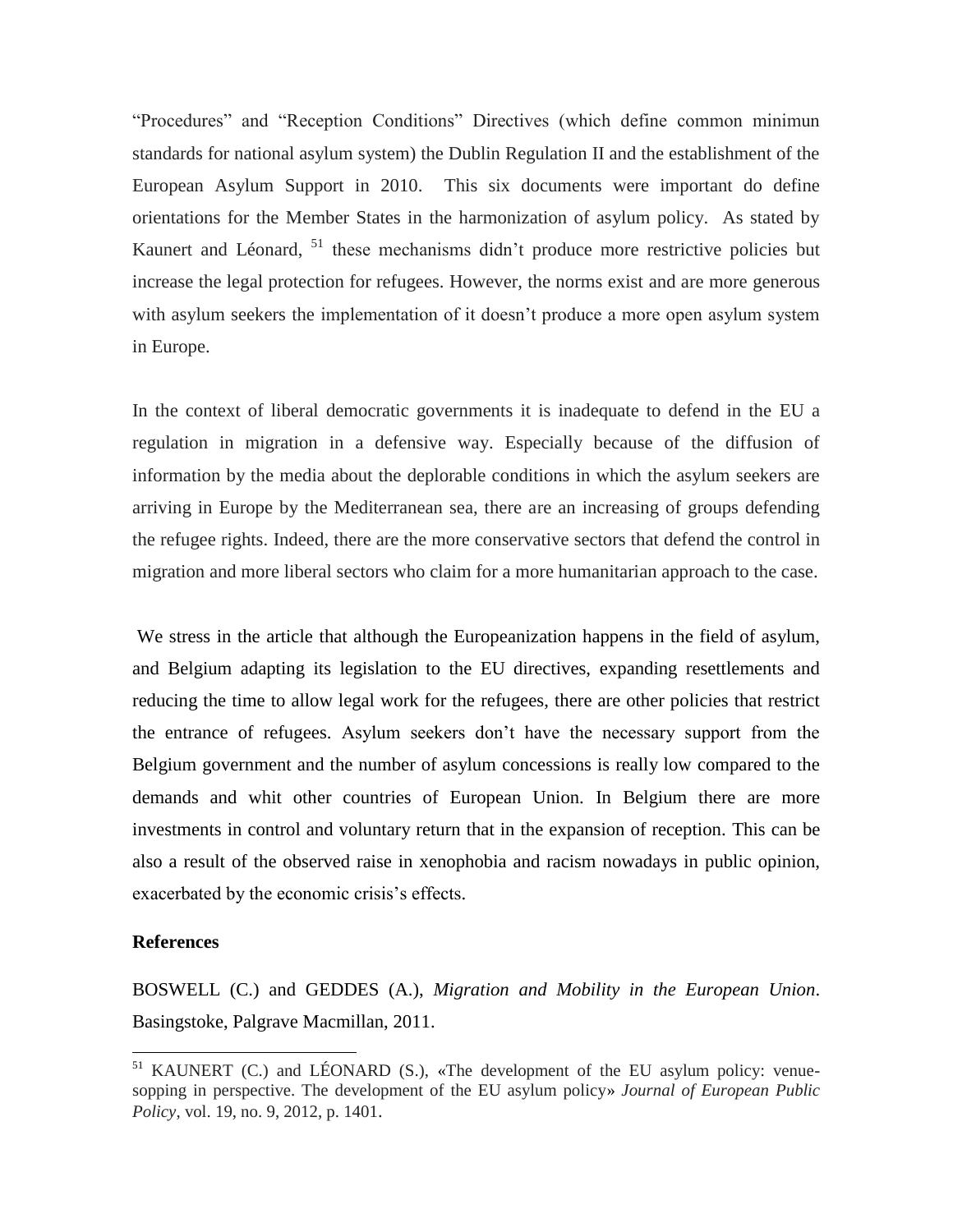CARMEL (E.), «Mobility, migration and rights in the European Union: critical reflections on policy and practice ». *Policy Studies,* vol. 34, n º. 2, 2013, pp. 238-253.

DUEZ (D.), « L`Europeanisation au prisme de la science politique: un noveau regard sur l'Europe», in DUEZ (D.) ; PAYE (O.) ; VERDURE (C.), L`*Europeanisation: Sciences Humaine et noveaux enjeux.* Bruyllant, Bruxelles, 2014.

DUMONT (G.) «La politique d'immigration de l'Union europénne: une stratégie volontaire ou contraite?» in BERRAMDANE (A.); ROSSETTO ( J.), *La politique européenne d'immigratio,* Paris, Karthala, 2009.

ETTE (A.) and FAIST (T.), «The Europeanization of National Policies and Politics of Immigration: Research, Questions and Concepts" » in ETTE (A.) and FAIST (T.), eds. *The Europeanization of National Policies and Politics of Immigration. Between Autonomy and the European Union*. Migration, minorities and citizenship. London, Palgrave Macmillan, 2007, pp. 3–31.

EUROPEAN MIGRATION NETWORK, *The organization of Asylum and Migration Policies in Belgium*, 2009.

EUROPEAN MIGRATION NETWORK, *Annual Report on Asylum and Migration Policy in Belgium (*2014), 2015.

EUROPEAN UNION, *Legislation of Asylum and Immigration*,2015, Access in 20/7/2015. Available in:  $\blacksquare$ 

[http://europa.eu/legislation\\_summaries/justice\\_freedom\\_security/free\\_movement\\_of\\_perso](http://europa.eu/legislation_summaries/justice_freedom_security/free_movement_of_persons_asylum_immigration/index_pt.htm) [ns\\_asylum\\_immigration/index\\_pt.htm](http://europa.eu/legislation_summaries/justice_freedom_security/free_movement_of_persons_asylum_immigration/index_pt.htm)

GRAZIANO and VINK, *Europeanization*: New Research Agendas, Palgrave, New York, 2007.

GSIR, Sonia. «EU Labour Immigration Policy: Discourses and Mobility». *Refugee Survey Quarterly*, Vo. 32, No. 4, 2013, pp. 90-111.

GUIRAUDON (V.), «European Integration and migration policy», *International Journal of Refugee Law*, Vol. 18, 2000, pp.630-651.

HAVERLAND (M.), «Methodology», in GRAZZIANO (P.) and VINK (P.), (eds.) *Europeanization*. New Research Agendas, Palgrave Macmillan. Haverland, M., 2008.